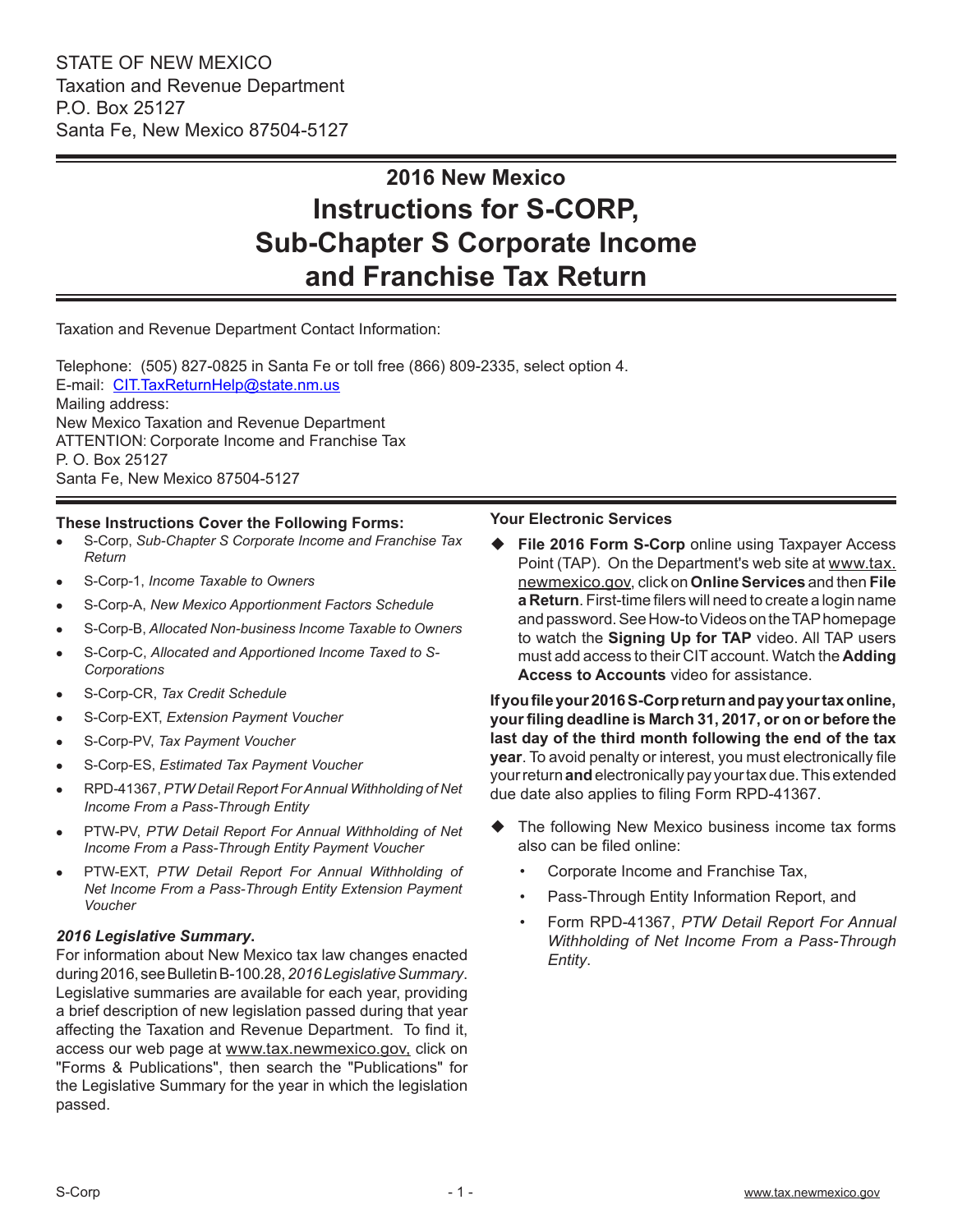### *Contact our local offices . . .*

**Local Taxation and Revenue Department Offices** can provide full service and information about New Mexico's taxes, programs and forms and specific information about your filing situation.

### **ALBUQUERQUE:**

Taxation & Revenue Department Bank of the West Building 5301 Central Ave., NE P.O. Box 8485 Albuquerque, NM 87198-8485 Telephone: (**505) 841-6200**

### **FARMINGTON:**

Taxation & Revenue Department 3501 E. Main Street, Suite N P.O. Box 479 Farmington, NM 87499-0479 Telephone: (**505) 325-5049**

### **LAS CRUCES:**

Taxation & Revenue Department 2540 S. El Paseo, Building #2 P.O. Box 607 Las Cruces, NM 88004-0607 Telephone: **(575) 524-6225**

### **ROSWELL:**

Taxation & Revenue Department 400 North Pennsylvania, Suite 200 P.O. Box 1557 Roswell, NM 88202-1557 Telephone: (**575) 624-6065**

### **SANTA FE:**

Taxation & Revenue Department 1200 South St. Francis Drive P.O. Box 5374 Santa Fe, NM 87502-5374 Telephone: (**505) 827-0951**

### **Access the Department's Online Services at: www.tax.newmexico.gov/Online-Services/Pages/Home.aspx**

- *Refunds through direct deposit* Taxpayers due a refund may have their refunds deposited directly into their bank accounts through **"Refund Express." See the S-Corp return.**
- *Pay taxes online via credit card or electronic check -* Taxpayers may pay taxes online with Visa, MasterCard, Discover or American Express credit cards. A 2.40% convenience fee calculated on the amount of the transaction covers costs that the companies bill the state when you use your card. **You may also pay by electronic check at no charge**. An electronic check authorizes TRD to debit your checking account in the amount and on the date you specify.
- *Download forms, publications and brochures or ask a question -* www.tax.newmexico.gov
- *Ask a question -* For general questions about New Mexico taxes e-mail policy.office@state.nm.us. To inquire about your tax return: cit.taxreturnhelp@state.nm.us.
- *New Mexico Taxpayer Access Point: TAP is a secure resource that allows taxpayers to check the status of tax* accounts online, file certain returns, make payments, and change their address. Access our website and select the Taxpayer Access Point (TAP) link. *The status of your refund is available through the "Where is my Refund" link*  -- for PIT, CIT, and CRS tax programs. You will need your Social Security Number (SSN), or your Individual Taxpayer Identification Number (ITIN), and the amount of refund due. TAP is available for the following tax programs:
- Alternative Fuels Excise Tax
- Bingo and Raffle Tax
- Cigarette Tax
- Combined Fuel Tax
- Combined Reporting System (CRS)
- Conservation Tax
- Corporate Income Tax
- E911 Services Surcharge
- Fiduciary Income Tax
- Gaming MFG and Distributor Tax
- Gaming Operator Tax
- International Fuel Tax (IFTA)
- International Registration Plan (IRP)
- Liquor Excise Tax
- Local Liquor Excise Tax
- Oil and Gas Proceeds
- Pass Through Withholding
- Personal Income Tax
- Railroad Car Company Tax
- Resource Excise Tax
- Severance Tax
- Telecom Relay Service Surcharge
- Tobacco Products Tax
- Water Conservation Fee
- Weight Distance Tax and Permits
- Workers' Compensation Tax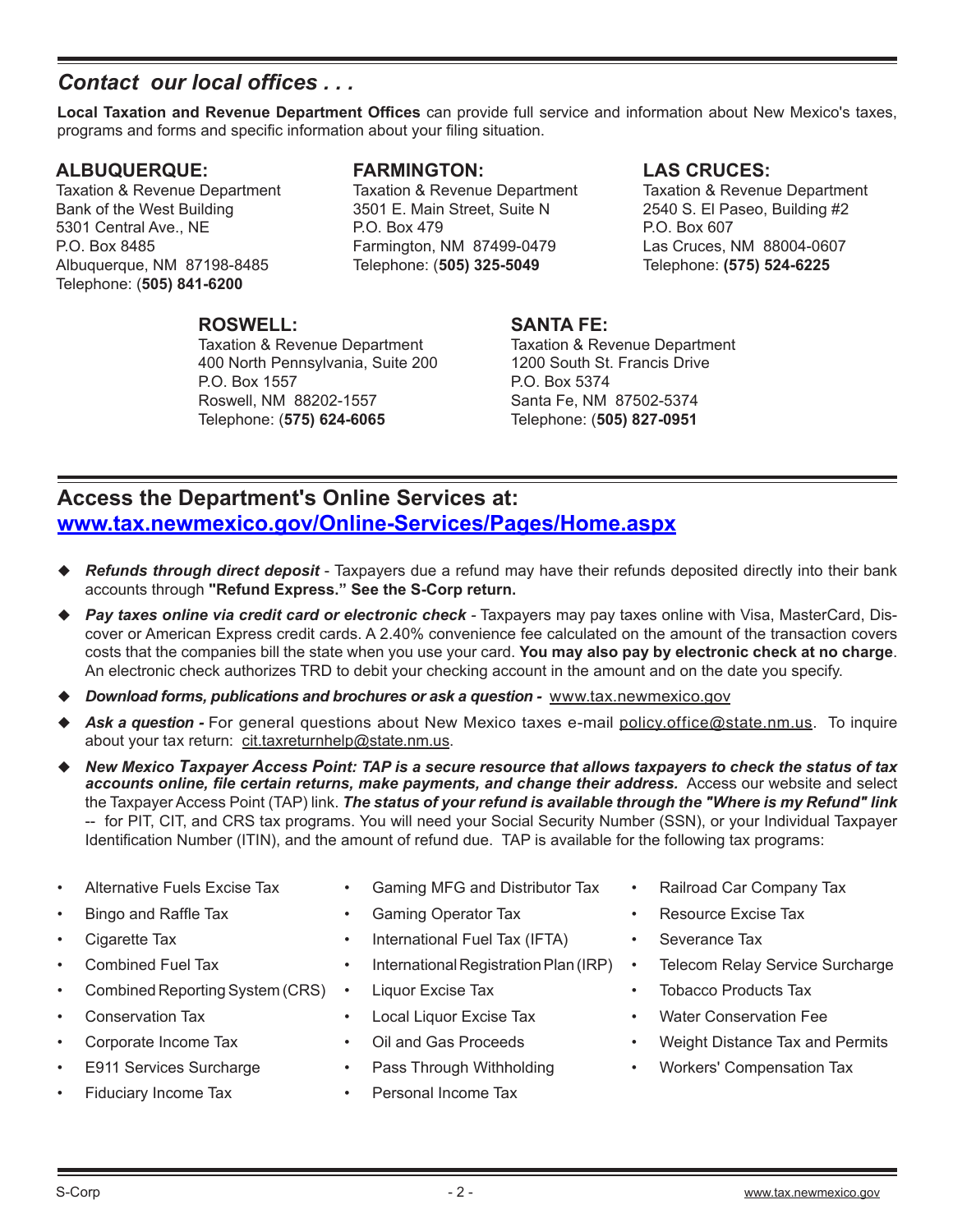#### **Answers to Commonly Asked Questions**

**Do not** submit Schedule K-1 or equivalent forms with the S-Corp return.

To receive proper credit for withholding, all annual statements of income and withholding must be issued to the entity filing the New Mexico return.

Entities that file S-Corp, *New Mexico Sub-Chapter S Corporate Income and Franchise Tax Return*, do not also file the PTE, *New Mexico Information Return for Pass-Through Entities*. Entities that file the S-Corp return may be required to file Form RPD-41367, *PTW Detail Report For Annual Withholding of Net Income From a Pass-Through Entity*, instead.

If granted an exemption to electronically file Form RPD-41367, *PTW Detail Report For Annual Withholding of Net Income From a Pass-Through Entity*, or if you have 50 or fewer New Mexico payees and choose to file Form RPD-41367 in paper format, submit that form as an attachment to the -S-Corp. *S Corporate Income and Franchise Tax Return*.

For more information on profit and nonprofit corporate reporting, go to: http:// www.sos.state.nm.us/Business\_Services/ Office of the New Mexico Secretary of State Corporations Bureau 325 Don Gaspar, Suite 300 Santa Fe, NM 87501 E-mail: corporations@state.nm.us Call (505) 827-4511 in Santa Fe or toll free (800) 477-3632.

Each New Mexico General Fund recipient appreciates your cooperation and compliance.

#### **ENTITIES REQUIRED TO FILE A NEW MEXICO SUB-CHAPTER S CORPORATE INCOME AND FRANCHISE TAX RETURN**

**\_\_\_\_\_\_\_\_\_\_\_\_\_\_\_\_\_\_\_\_\_\_\_\_\_\_\_\_\_**

\_\_\_\_\_\_\_\_\_\_\_\_\_\_\_\_\_\_\_\_\_\_\_\_\_\_\_\_\_\_ Corporations and Limited Liability Companies (LLCs) electing to be taxed as S corporations for federal income tax purposes must file a *New Mexico S Corporate Income and Franchise Tax Return,* (S-Corp) if the entity is registered to do business in the state, transacts business in, into or from the state, or derives any income from property or employment within the state.

**EXCEPTION:** The following entities are exempt and are **not** required to file a New Mexico *Sub-chapter S Corporate Income and Franchise Tax Return*:

- Insurance companies and reciprocal or inter-insurance exchanges which pay a premium tax to New Mexico; and
- Rural electric cooperatives established under the Rural Electric Cooperative Act, [Section 62-15-28 NMSA 1978].

#### **\_\_\_\_\_\_\_\_\_\_\_\_\_\_\_\_\_\_\_\_\_\_\_\_\_\_\_\_\_\_ ENTITIES REQUIRED TO PAY THE NEW MEXICO FRANCHISE TAX \_\_\_\_\_\_\_\_\_\_\_\_\_\_\_\_\_\_\_\_\_\_\_\_\_\_\_\_\_\_**

All S corporations engaging in business in New Mexico and every domestic or foreign corporation having or exercising its corporate franchise in this state, **whether actively engaged in business or not,** must file a New Mexico S-Corp returnand pay the \$50 franchise tax even if no income tax is due. This includes "disregarded" corporations doing business in New Mexico. The only exceptions are:

Corporations exempt from federal income tax under the Internal Revenue Code that have no unrelated business income;

- • Insurance companies and reciprocal or inter-insurance exchanges which pay a premium tax to New Mexico, and
- Rural electric cooperatives established under the Rural Electric Cooperative Act.

Limited liability companies that are required or elect to file as a corporation for federal income tax purposes and exercise its franchise in New Mexico pay the New Mexico franchise tax.

Taxpayers who have no nexus in New Mexico pursuant to P.L 86-272 are not immune from paying New Mexico franchise tax.

#### **\_\_\_\_\_\_\_\_\_\_\_\_\_\_\_\_\_\_\_\_\_\_\_\_\_\_\_\_\_\_ WHICH RETURN TO FILE \_\_\_\_\_\_\_\_\_\_\_\_\_\_\_\_\_\_\_\_\_\_\_\_\_\_\_\_\_\_**

FISCAL YEAR FILERS AND SHORT YEAR FILERS use the S-Corp return applicable to the tax year in which the fiscal year or short year begins. For example, if the tax year began on June 30, 2016, use the 2016 S-Corp return, regardless of the ending date of the tax year.

In general, the federal return that you are required or elect to file determines the New Mexico income tax return that you file. See chart below.

If your business does not file a New Mexico S-Corp return, New Mexico may require you to file one of the following returns for New Mexico instead:

- CIT-1, *New Mexico Corporate Income and Franchise Tax Return*,
- • PTE, *New Mexico Information Return for Pass-Through Entities*,
- • PIT-1,*New Mexico Personal Income Tax Return*, or
- • FID-1, *New Mexico Fiduciary In-*

| If you file <b>Federal form</b> |                                                                                   | You must file New Mexico form |                                                                |
|---------------------------------|-----------------------------------------------------------------------------------|-------------------------------|----------------------------------------------------------------|
| 1065                            | U.S. Return of Partnership Income                                                 | PTE                           | Information Return for Pass-Through Entities                   |
| 1120                            | U.S. Corporation Income Tax Return                                                | $CIT-1$                       | Corporate Income and Franchise Tax Return                      |
| 1120S                           | U.S. Income Tax Return for an S Corporation                                       |                               | S-Corp Sub-Chapter S Corporate Income and Franchise Tax Return |
| 1040                            | U.S. Individual Income Tax Return                                                 | PIT-1                         | Personal Income Tax Return                                     |
| 1041                            | U.S. Income Tax Return for Estates and Trusts   FID-1 Fiduciary Income Tax Return |                               |                                                                |
|                                 |                                                                                   |                               |                                                                |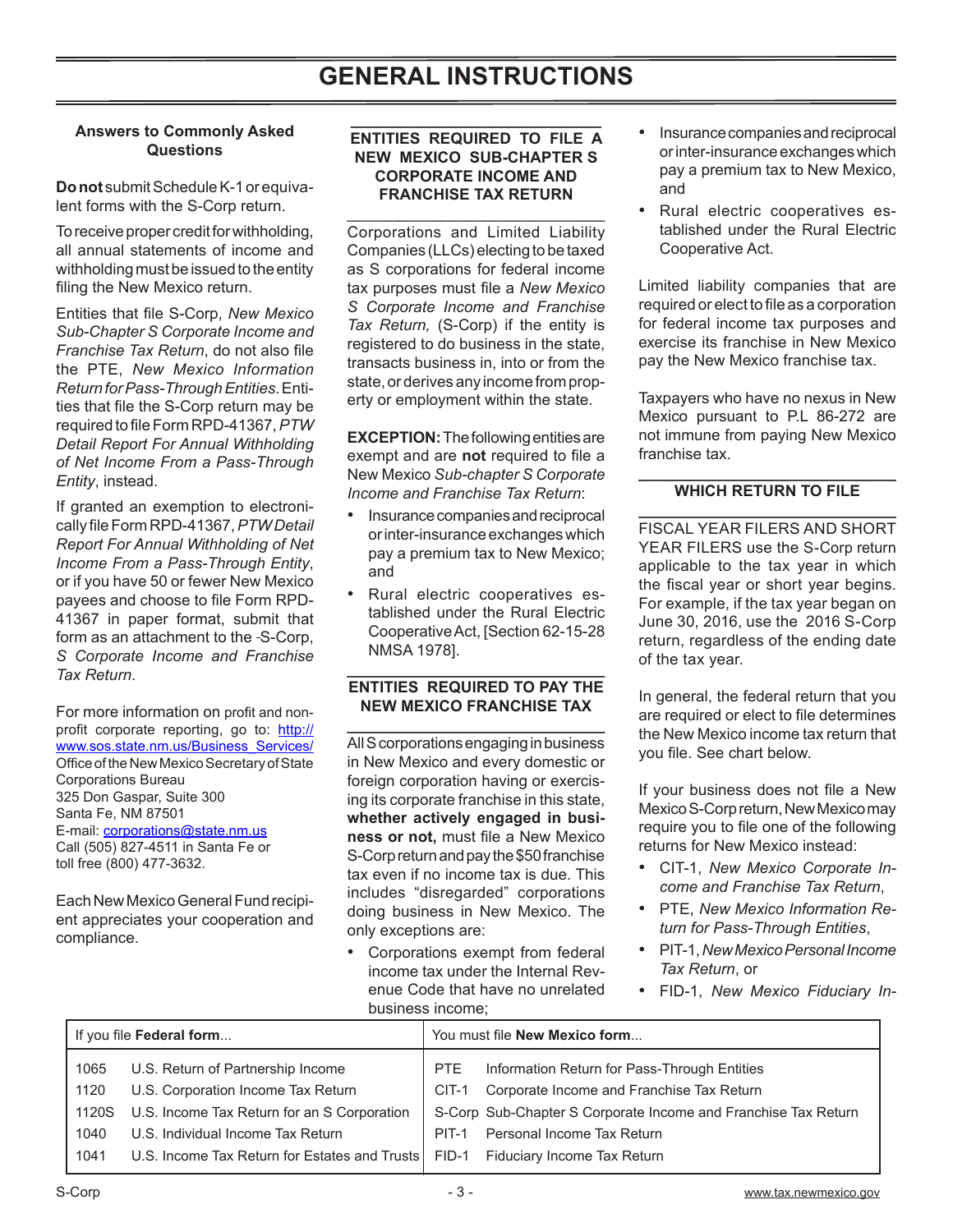#### *come Tax Return*.

**NOTE***:* Entities that file a 2016 S-Corp, *New Mexico Sub-Chapter S Corporate Income and Franchise Tax Return,* **do not** also file a 2016 PTE, *New Mexico Information Return for Pass-Through Entities.* **NOTE**: An entity that files the S-Corp return may be required to file Form RPD-41367, *PTW Detail Report For Annual Withholding of Net Income From a Pass-Through Entity*.

#### **If You File Federal Form 1120**

Every entity having income from activities or sources within New Mexico that is required to file a federal corporation income tax return or equivalent return must file a New Mexico CIT-1 return. These include all corporations organized under the laws of the State of New Mexico and corporations exempt from federal income tax under the Internal Revenue Code which have unrelated business income.

#### **If You File Federal Form 1120S**

Corporations and Limited Liability Companies (LLCs) electing to be taxed as S corporations for federal income tax purposes must file a New Mexico *S Corporate Income and Franchise Tax Return* (S-Corp) if the entity is registered to do business in the state, transacts business in, into or from the state, or derives any income from property or employment within the state.

Each owner of the partnership, limited liability corporation, S corporation or similar business association must include his or her share of the passthrough entity income on the New Mexico personal or corporate income tax return.

#### **If You File Federal Form 1120-REIT**

A Real Estate Investment Trust (REIT), which does business in New Mexico and files a federal Form 1120-REIT, must file a New Mexico S-Corp return.

#### **If You File Federal Form 1041**

Estates and trusts are subject to New Mexico personal income tax. The fiduciary for an estate or trust must file a FID-1 return*.*

Each beneficiary of an estate or trust must include his or her share of the estate or trust income on the New Mexico personal or corporate income tax return even if the estate or trust was not required to file FID-1.

#### **If You File Federal Form 1040, 1040A or 1040EZ**

If you are a New Mexico resident, you must file a New Mexico return if you meet any of the following conditions:

- You have to file a federal return.
- You want to claim a refund of any New Mexico state income tax withheld from your pay.
- You want to claim any New Mexico rebates or credits.

New Mexico's law says every person who has income from New Mexico sources and who is required to file a federal income tax return must file a personal income tax return in New Mexico. This includes non-residents who have income from wages, rents, royalties, businesses, estates...every New Mexico source. Even foreign nationals and persons who reside in states that do not have income taxes must file here when they have a federal filing requirement and have income from any New Mexico source whatsoever.

A single-owner LLC or similar organization doing business in New Mexico who is required to or elects to file a federal Form 1040 Schedule C instead of a federal corporate income tax return or a federal pass-through entity return, must file a New Mexico PIT-1 return. No franchise tax is due.

A non-resident owner's and remittee's requirement to file a New Mexico personal income tax return is met when the PTE or remitter withholds from oil and gas proceeds and/or pass-through entity withholding and the owner or remittee has no other income from New Mexico sources.

#### **Obtaining Forms**

 All New Mexico Taxation and Revenue Department forms, instructions and information brochures are available on the Department's Internet home page. Our address is: www.tax.newmexico. gov. Forms are also available at any New Mexico Taxation and Revenue Department district offices listed at the beginning of these instructions. You

may also request forms by calling (505) 827-2206 in Santa Fe or toll free (866) 809-2335, select option 4.

#### *IMPORTANT:* **File Returns on Approved State Forms.**

Always submit 2016 S-Corp Income & Francise Tax Returns on official state forms provided by or approved by the Department. Never submit a return with a form that has been **photocopied** or **photoshopped** as it will not be accepted.

#### **\_\_\_\_\_\_\_\_\_\_\_\_\_\_\_\_\_\_\_\_\_\_\_\_\_\_\_\_\_\_ DEFINITION OF A PASS-THROUGH ENTITY**

**\_\_\_\_\_\_\_\_\_\_\_\_\_\_\_\_\_\_\_\_\_\_\_\_\_\_\_\_\_\_** *"Pass-through entity"* means a personal services business or any other business association other than:

- A sole proprietorship;
- An estate or trust that does not distribute income to beneficiaries;
- A corporation, limited liability company, partnership or other entity not a sole proprietorship taxed as a corporation for federal income tax purposes for the tax year;
- A partnership that is organized as an investment partnership in which the partner's income is derived solely from interest, dividends and sales of securities;
- A single member limited liability company that is treated as a disregarded entity for federal income tax purposes, or
- A publicly traded partnership as defined in Subsection (b) of Section 7704 of the Internal Revenue Code.

*"Personal Services Business"* means a business organization that receives payments for the services of a performing artist for purposes of the film production tax credit.

An estate or trust that distributes income to beneficiaries is also a passthrough entity, but files a FID-1 return instead of a PTE return.

#### **\_\_\_\_\_\_\_\_\_\_\_\_\_\_\_\_\_\_\_\_\_\_\_\_\_\_\_\_\_ WITHHOLDING AND ADDITIONAL REPORTING REQUIREMENTS FOR S CORPORATIONS WHO ARE PASS-THROUGH ENTITIES**

**\_\_\_\_\_\_\_\_\_\_\_\_\_\_\_\_\_\_\_\_\_\_\_\_\_\_\_\_\_\_** A pass-through entity (PTE) who is subject to withholding tax from its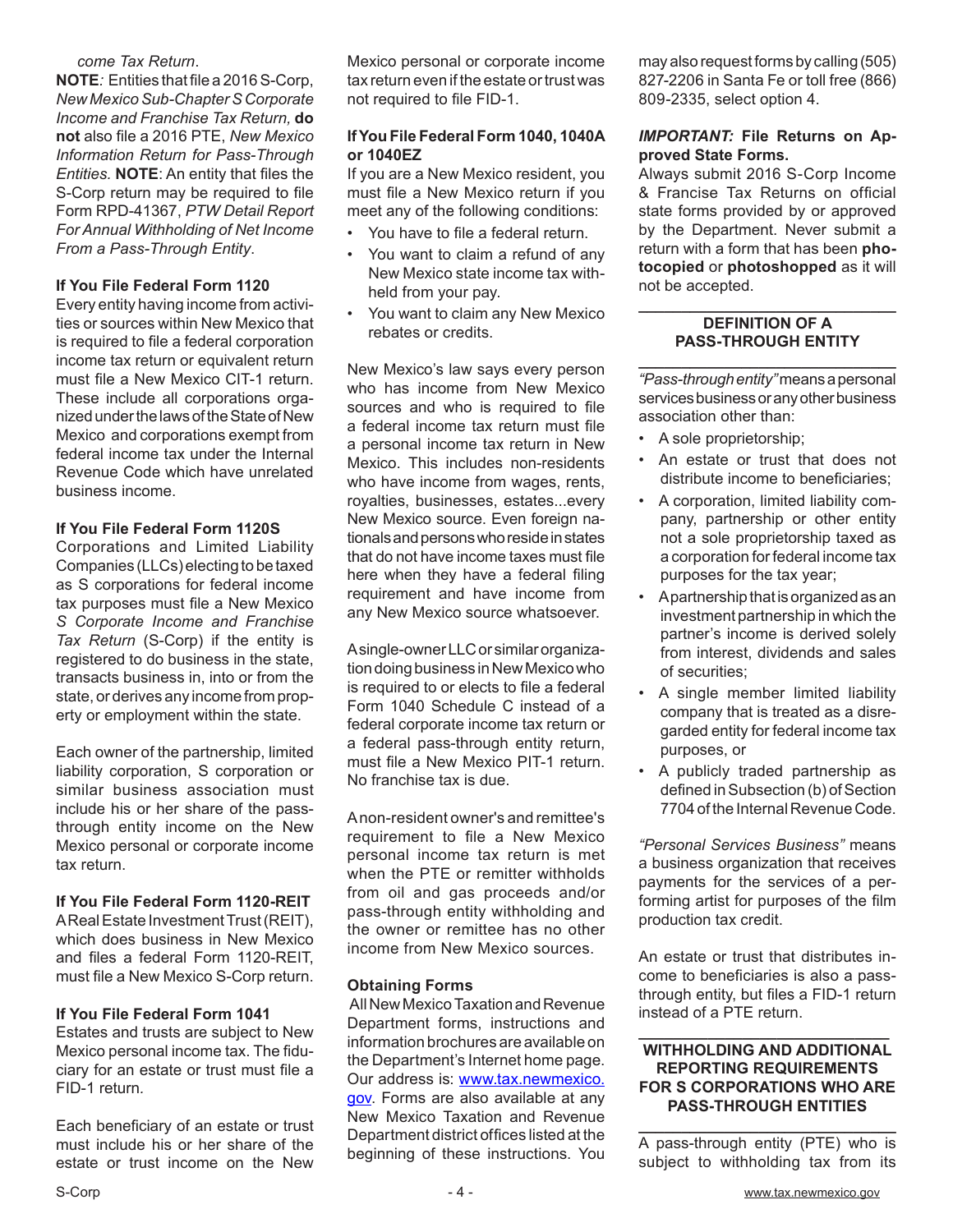non-resident owners, partners, members, or beneficiaries (owners) net income according to the Oil and Gas Proceeds and Pass-Through Entity Withholding Tax Act, (Sections 7-3A-1 through 7-3A-9 NMSA 1978) must annually report each owner's share of net income allocable to New Mexico and remit the New Mexico tax withheld for each owner.

The required annual report is Form RPD-41367, *PTW Detail Report For Annual Withholding of Net Income From a Pass-Through Entity*. The PTE must report for all owners and except for personal services businesses, mark the indicator box on Form RPD-41367, if the PTE entered into an agreement with the owner that the owner files and pays the tax due on the allocable net income of the PTE. A PTE that is a personal service business cannot enter into an agreement with its owners. Form RPD-41367 is due, even if no tax was withheld.

**File Electronically:** If a PTE has 51 or more payees who receive New Mexico net income, the PTE is required to electronically file Form RPD-41367 through the Department's website. If the PTE has 51 or more New Mexico payees, and is unable to file electronically because a hardship exists, the PTE may request Department approval to file by paper. The PTE may request approval by filing Form RPD-41350, *E-File Exception Request Form.* The request must be received by the Department at least 30 days before the taxpayer's electronic report is due.

**I**f the PTE has 50 or fewer beneficiaries who receive New Mexico taxable net income, the PTE may submit the completed RPD-41367 with the S-Corp return, or may file online.

If a PTE has 51 or more payees, the PTE may file Form RPD-41367 through the Department's website or through approved third-party software. When required to file electronically, a paper filed Form RPD-41367 will be rejected by the Department.

Certain exceptions to the requirement to withhold are allowed, and documentation must be maintained in the PTE's

records to establish that the PTE had reasonable cause for not withholding. A complete list of exceptions is provided in the instructions for Form RPD-41367.

Form RPD-41367 is due on or before the due date of the entity's federal return for the taxable year. If a pass-through entity is not required to file a federal income tax return for the tax year, the entity must file Form RPD-41367 with the Department no later than 105 days after the end of its taxable year.

If a federal automatic extension or a New Mexico extension is obtained for the PTE return, the extension also applies to the filing of Form RPD-41367. An extension waives penalty through the extension due date, but does not waive interest.

To make an extension payment, complete Form PTW-EXT, *PTW Detail Report For Annual Withholding of Net Income From a Pass-Through Entity Extension Payment Voucher*, and mail the payment and the voucher to the address on the voucher.

Note: When you provide a check as payment, you authorize the Department to use information from your check to make a one-time electronic fund transfer from your account. When we use information from your check to make an electronic fund transfer, funds may be withdrawn from your account as soon as the same day you make your payment.

**Other Reporting Requirements:** PTEs are also required to provide sufficient information to enable the owners to comply with the provisions of the Income Tax Act and the Corporate Income and Franchise Tax Act, with respect to the owner's share of the net New Mexico income. A PTE that uses a Schedule K-1 or equivalent form to report to the owners, their share of the net income must also provide its owners federal Forms 1099-Misc, *pro forma* 1099-Misc, or Form RPD- 41359, to report to the owners the allocable net income and the New Mexico tax withheld. A Schedule K-1 may not be used by the owners to obtain credit for New Mexico tax withheld.

Forms 1099-Misc, *pro forma* 1099-Misc, or Form RPD-41359, *Annual Statement of Pass-Through Entity Withholding*, must be provided to the owner by February 15th of the year following the year for which the statement is made. **The PTE is not required to submit these forms to the Department**.

#### **\_\_\_\_\_\_\_\_\_\_\_\_\_\_\_\_\_\_\_\_\_\_\_\_\_\_\_\_\_\_ REQUIRED ATTACHMENTS TO S-CORP RETURN**

**\_\_\_\_\_\_\_\_\_\_\_\_\_\_\_\_\_\_\_\_\_\_\_\_\_\_\_\_\_\_ NOTE:** We can process your return more quickly if you submit your forms and attachments in the following sequence:

- • **S-Corp:** *New Mexico Sub-Chapter S Corporate Income and Franchise Tax Return.*
- • **S-Corp-1:** *Income Taxable to Owners,* computing the total of New Mexico taxable income applicable to all owners.
- S-Corp-A: New Mexico Appor*tionment Factors,* if the entity has income from sources both inside and outside New Mexico.
- • **S-Corp-B:** *Allocated Non-business Income Taxable to Owners,* if the entity has non-business taxable income.
- • **S-Corp-C:** *Allocated and Apportioned Income Taxed to S Corporations,* if the entity is an S corporation with federal taxable income.
- • **S-Corp-CR, if applicable:** *Tax Credit Schedule,* and required attachments.
- • **Federal Form 1120S, pages 1 through 5**.
- **Other attachments** as required by instruction.

**NOTE: If any of these forms are omitted when required, the New Mexico return is incomplete.**

If your return shows a balance due, complete **S-Corp-PV,** *Payment Voucher*, to include with your check or money order.

#### \_\_\_\_\_\_\_\_\_\_\_\_\_\_\_\_\_\_\_\_\_\_\_\_\_\_\_\_\_\_ **Other Forms or Attachments You May Have to File**

\_\_\_\_\_\_\_\_\_\_\_\_\_\_\_\_\_\_\_\_\_\_\_\_\_\_\_\_\_\_ If an S corporation is a pass-through entity (PTE), and is not required to electronically file Form RPD-41367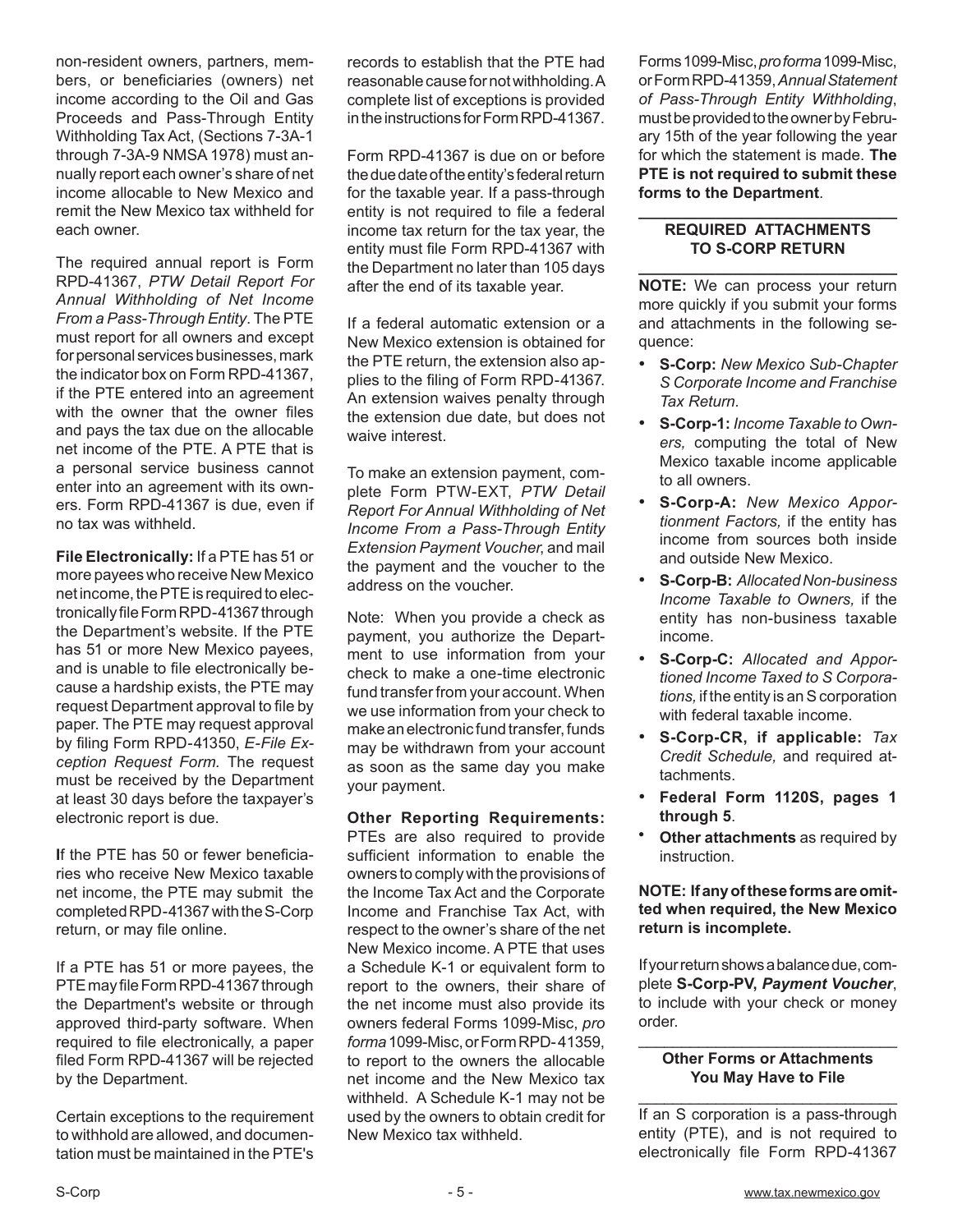because it has 50 or fewer payees or has obtained an exception for electronically filing Form RPD-41367 from the Department, submit the completed RPD-41367 with the S-Corp return. If payment is due, also complete Form PTW-PV, *PTW Detail Report For Annual Withholding of Net Income From a Pass-Through Entity Payment Voucher,*  and submit the check and payment voucher attached to Form RPD-41367, to the address on the voucher.

If a PTE has 51 or more payees who receive New Mexico net income, the PTE is required to electronically file Form RPD-41367 through the Department's website. Then, the report is filed separately.

A copy of the **approved federal extension or the approved New Mexico extension** if the return is filed after the original due date of the return. If a copy is omitted, a late-filing penalty will be assessed.

**All annual information returns and withholding statements issued to the S-Corp.** Attach a copy of all annual information returns and withholding statements showing income and New Mexico income tax withheld, if reporting amounts withheld on lines 12 or 13 of the S-Corp return. Attach New Mexico forms RPD-41285, *Annual Statement of Withholding of Oil and Gas Proceeds,*  RPD-41359, *Annual Statement of Pass-Through Entity Withholding,* or federal Form 1099-Misc or equivalent.

IMPORTANT: To receive proper credit for withholding, all annual statements must be issued to the entity filing the New Mexico income tax return. A Schedule K-1 or equivalent is not sufficient evidence of New Mexico income tax withheld.

**Federal Forms and Schedules.** The Department may require you to furnish a true and correct copy of your federal tax return and attachments.

#### **Schedule CC,** *Alternative Tax Schedule***.** Corporations that

- have no business activity in New Mexico other than sales;
- do not own or rent real estate in New Mexico; and

have annual gross sales in New Mexico of \$100,000 or less qualify to use the alternative tax for computing New Mexico corporate income tax.

Schedule CC must be attached to the return. See the instructions for line 4 of the S-Corp return.

To claim the renewable energy production tax credit, attach **Form RPD-41227,** *Renewable Energy Production Tax Credit Claim Form***,** and enter the amount claimed on Schedule S-Corp-CR.

To claim **Approved Film Production Tax Credit,** you must attach **Form RPD-41228**, *Film Production Tax Credit Claim Form,* to the return*.* Report the amount claimed on Schedule S-Corp-CR.

See *the line instructions for completing Schedule S-Corp-CR* on page 16 for a description of the **attachments required to claim any of the business-related credits** listed. For more information on business-related credits, also see Publication FYI-106, *Claiming Tax Credits for CRS Taxes & Business-Related Income.*

Publications and forms may be downloaded from the TRD website at www.tax.newmexico.gov. For assistance call (505) 827-0825 in Santa Fe or toll free (866) 809-2335, select option 4; send us an e-mail at CIT.TaxReturnHelp@state.nm.us or visit your local district office.

#### **\_\_\_\_\_\_\_\_\_\_\_\_\_\_\_\_\_\_\_\_\_\_\_\_\_\_\_\_\_\_ PAYMENT OF THE S-CORP INCOME AND FRANCHISE TAXES**

**\_\_\_\_\_\_\_\_\_\_\_\_\_\_\_\_\_\_\_\_\_\_\_\_\_\_\_\_\_\_ Making Payment Through the Internet.** Using the Department website, you may pay by electronic check at **no charge**. Your electronic check authorizes the Taxation and Revenue Department to debit your checking account in the amount and on the date you specify. Directions are available on the website. Pay your tax due online using the Department's website at **https://tap.state.nm.us**.

You may also make tax payments using any of these credit cards--Visa, MasterCard, American Express, or Discover Card--for your online payment. A convenience fee of 2.40% is applied for using a credit card. The State of New Mexico uses this fee, calculated on the transaction amount, to pay charges from the credit card companies.

**Making Payment by Check.** If you are making a payment towards your S-Corp return you may pay the tax due on the Department website, or by using S-Corp-PV, *Tax Payment Voucher.* 

If you are making a payment towards your Form RPD-41367, you may pay by using PTW-PV, *PTW Detail Report For Annual Withholding of Net Income From a Pass-Through Entity Payment Voucher.*

Do not combine payments towards the S-Corp return and the Form RPD-41367 on the same check or money order. If you combine payments, it is likely they will not be credited to your account in the way you would wish.

Whether you submit your return payment with or without your tax return, complete S-Corp-PV, *Sub-Chapter S Corporate Income and Franchise Tax Payment Voucher.* Write your federal employer identification number (FEIN) and "2016 S-Corp" on your check or money order. Make the check or money order payable to New Mexico Taxation and Revenue Department.

Note: When you provide a check as payment, you authorize the Department to use information from your check to make a one-time electronic fund transfer from your account. When we use information from your check to make an electronic fund transfer, funds may be withdrawn from your account as soon as the same day you make your payment.

If making an extension payment, complete S-Corp-EXT, *Sub-Chapter S Corporate Income and Franchise Tax Extension Payment Voucher*. Write your federal employer identification number (FEIN) and "2016 S-Corp-EXT" on the check or money order.

If you make an estimated payment, complete S-Corp-ES, *Sub-Chapter*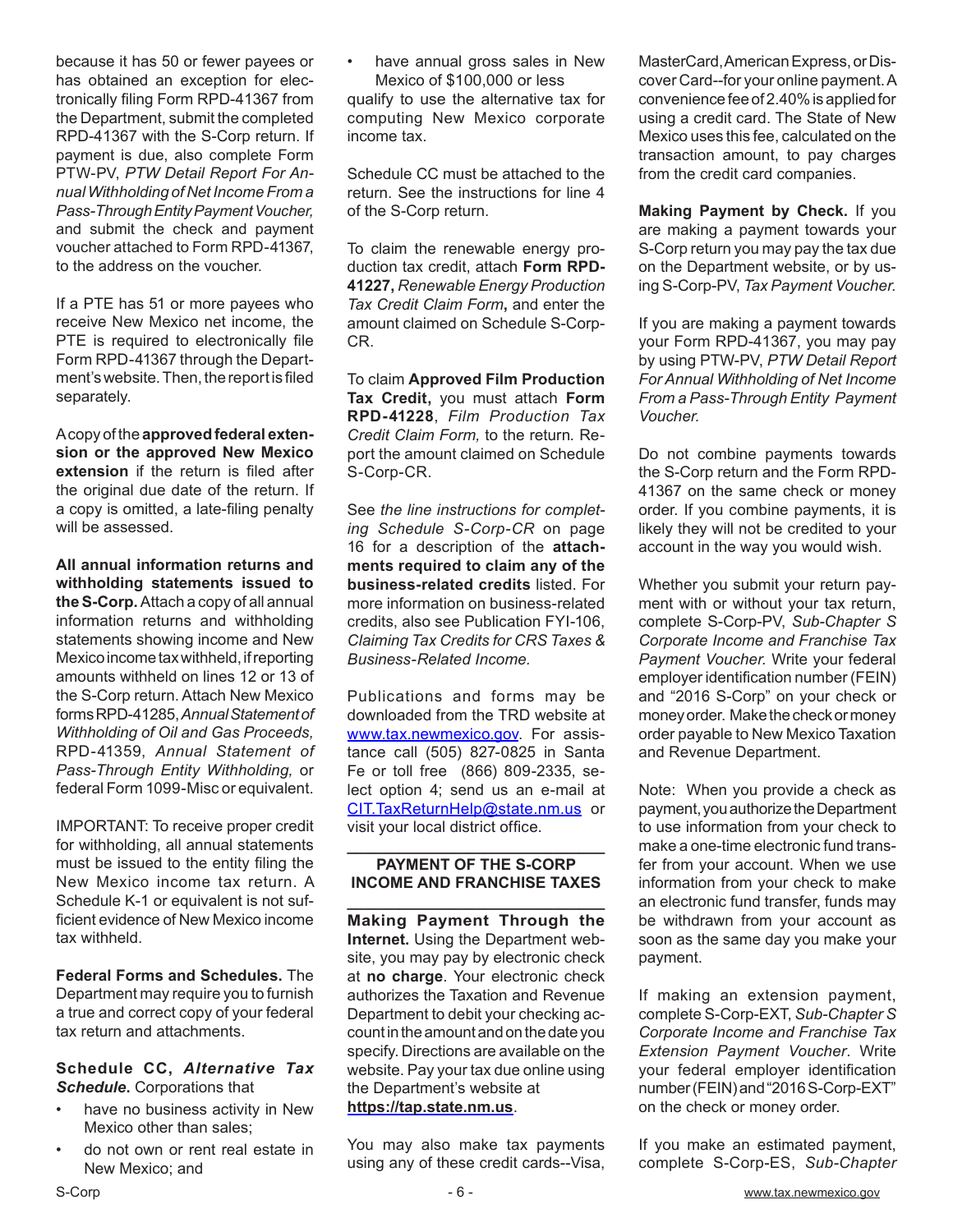*S Corporate Income and Franchise Estimated Tax Payment Voucher,* and submit the payment voucher and your payment. Write your federal employer identification number (FEIN) and "2016 S-Corp-ES" on the check or money order. **Important: The S-Corp-ES and the check or money order must indicate the correct tax year that the estimated payment should be applied to***.*

The Department receives a large amount of payment vouchers WITH-OUT the check or money order. **Please ensure that you submit the payment voucher only when a payment is included**.

**SUBMIT ONLY HIGH-QUALITY PRINTED, ORIGINAL FORMS TO THE DEPARTMENT.** Because the Department uses high-speed scanners when processing payment vouchers, a quality form helps ensure accuracy. Do not photocopy. The scanners can read only one page size to process vouchers, therefore it is important that you **cut on the dotted line only**. When printing the voucher from the Internet or a software product, prevent resizing by setting the printer's page scaling function to **none**. If your payment voucher has a scanline (a very long row of numbers) within the bottom 1 and 1/2 inch of the voucher, do not write in the area around the scanline.

**Separate Payments of Tax Due and Estimated Payments.** DO NOT combine payments for tax due on your 2016 return and payments for your 2017 estimated income tax liability on the same check or money order. If you combine payments, it is likely they will not be credited to your account in the way you would wish.

Mail payments and payment vouchers to:

#### **Taxation and Revenue Department P. O. Box 25127 Santa Fe, New Mexico 87504-5127**

A check that is not paid by the financial institution on which it is drawn does not constitute payment. The entity will be assessed a minimum penalty of \$20 in addition to other applicable penalties

and interest.

#### **DUE DATE**

**\_\_\_\_\_\_\_\_\_\_\_\_\_\_\_\_\_\_\_\_\_\_\_\_\_\_\_\_\_\_**

**\_\_\_\_\_\_\_\_\_\_\_\_\_\_\_\_\_\_\_\_\_\_\_\_\_\_\_\_\_\_** For S corporations that file on a calendar year basis, the 2016 New Mexico Sub-Chapter S Corporate Income and Franchise Tax Return is due on or before March 15, 2017, together with payment of taxes due.

For S corporations that file on a fiscal year basis, or file a short year return, the return is due on or before the 15th day of the third month following the close of the tax year with payment of taxes due.

NEW: If you file your 2016 S-Corp return and pay your tax online, your filing deadline is **March 31, 2017, or on or before the last day of the third month following the end of the tax year**. To avoid penalty or interest, you must electronically file your return **and** electronically pay your tax due. The extended due date applies to filing Form RPD-41367.

All other taxpayers must file by **March 15, 2017**, or on or before the 15th day of the third month following the end of the tax year.

A New Mexico income tax return and tax payment are timely if the United States Post Office postmark on the envelope bears a date on or before the due date. If the due date falls on a Saturday, Sunday, state or national legal holiday, the return is timely if the postmark bears the date of the next business day. Delivery through a private delivery service is timely if the date recorded or marked by the private delivery service is on or before the due date.

#### **\_\_\_\_\_\_\_\_\_\_\_\_\_\_\_\_\_\_\_\_\_\_\_\_\_\_\_\_\_\_ EXTENSION OF TIME TO FILE**

**\_\_\_\_\_\_\_\_\_\_\_\_\_\_\_\_\_\_\_\_\_\_\_\_\_\_\_\_\_\_** TRD accepts an extension of time granted by the Internal Revenue Service if a copy of the automatic or approved federal extension accompanies the S-Corp return at the time of filing.

If the entity needs an extension of time to file the New Mexico S-Corp return but has not obtained a federal extension, or if additional time to file the New Mexico return is needed beyond the federal extension date, the entity should request an extension by letter or by filing New Mexico **Form RPD-41096**, *Extension of Time to File,* on or before the due date of the return.

If a federal automatic extension or a New Mexico extension is obtained for the S-Corp return, the extension also applies to the filing of Form RPD-41367.

#### **\_\_\_\_\_\_\_\_\_\_\_\_\_\_\_\_\_\_\_\_\_\_\_\_\_\_\_\_\_ EXTENSION PAYMENT**

**\_\_\_\_\_\_\_\_\_\_\_\_\_\_\_\_\_\_\_\_\_\_\_\_\_\_\_\_\_\_** An extension payment is made when either a federal automatic extension or a New Mexico extension has been obtained, and a payment towards the tax liability is made to avoid the accrual of interest. An extension of time to file your return does not also extend the time to pay. If tax is due, interest continues to accrue.

To make an extension payment see "Payment of the S-Corp Income and Franchise Taxes" starting on page 6 of these instructions. The S-Corp-EXT payment voucher is used to make an extension payment by mail.

#### **\_\_\_\_\_\_\_\_\_\_\_\_\_\_\_\_\_\_\_\_\_\_\_\_\_\_\_\_\_\_ INTEREST AND PENALTIES**

**\_\_\_\_\_\_\_\_\_\_\_\_\_\_\_\_\_\_\_\_\_\_\_\_\_\_\_\_\_\_ Interest:** Interest accrues on tax that is not paid on or before the due date of your return even if you receive an extension of time to file. *Interest is a charge for the use of money and by law cannot be waived*. Interest is computed on a daily basis, at the rate established for individual income tax purposes by the U.S. Internal Revenue Code (IRC).

The IRC rate changes quarterly. The IRC rate for each quarter is announced by the Internal Revenue Service in the last month of the previous quarter. The annual and daily interest rates for each quarter will be posted on our website at www.tax.newmexico.gov. Search for "Effective interest rates".

If the entity does not pay its New Mexico income or franchise tax when due, interest is assessed. **Interest accrues even if the entity obtains an extension of time to file a return.** The formula for calculating interest is: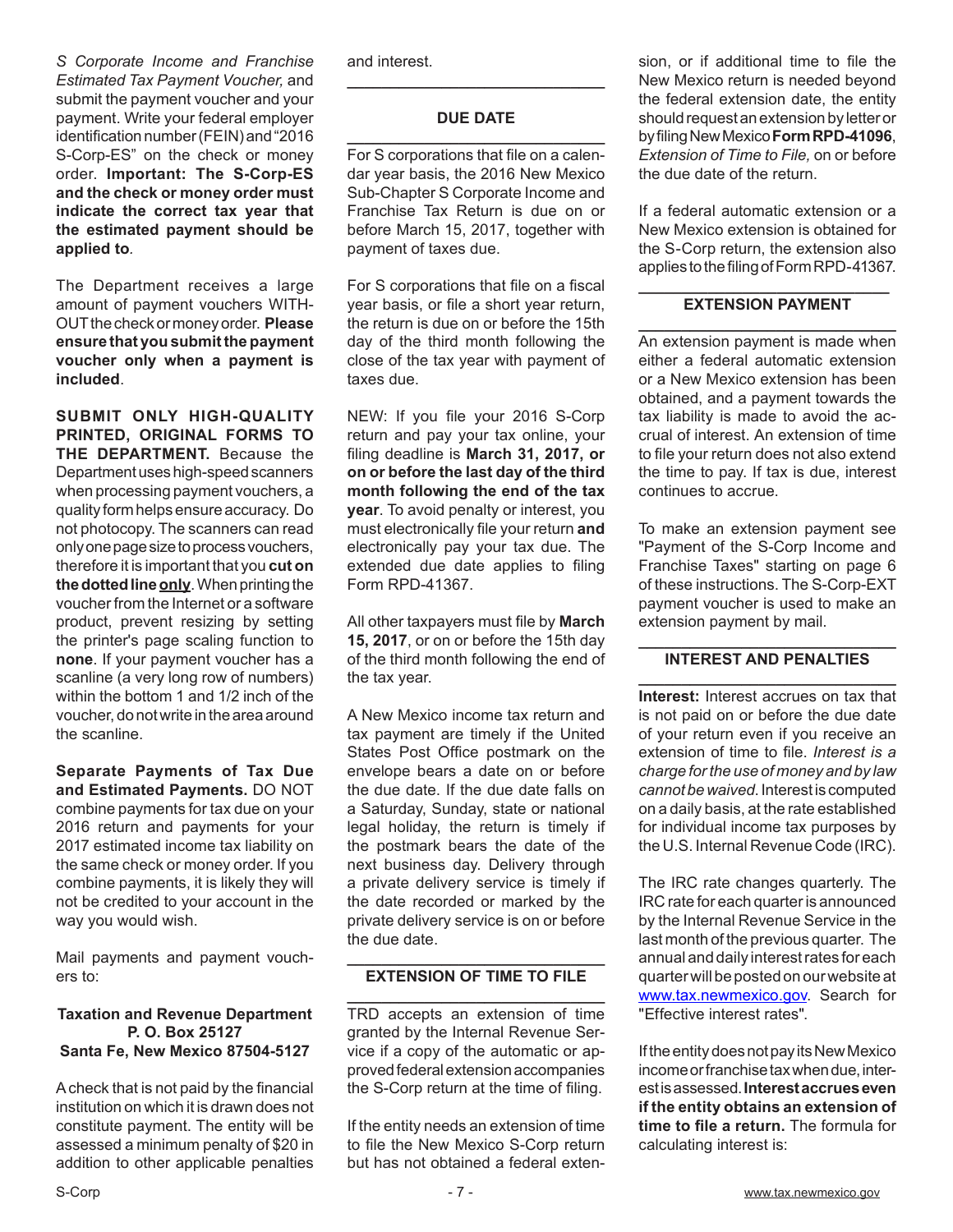Important: Once your principal tax liability is paid, penalty and interest stops accruing.

If you are due a refund, you may be entitled to interest on your overpayment at the same rate charged for underpayments, but only under certain conditions. The Department shall pay no interest if the refund is made within 55 days of the date of the claim for refund (for current year returns only), if the interest is less than \$1 or if your return cannot be processed. For processing to take place, your return must show your name, address, federal employer identification number or New Mexico Corporate ID number, signature and the information needed to mathematically verify your tax liability. The CRS identification number should also be included unless the entity is not required to have one.

**Negligence Penalty for Late Filing or Late Payment:** If a return is not filed or tax remains unpaid when due because of negligence or disregard of rules or regulations, but without intent to defraud, the entity is liable for a penalty of 2% of the tax due for each month, or partial month, from the date the return was due, not to exceed 20% of the amount of tax due. The penalty does not apply if there is an extension of time and the tax is paid by the extended due date. Calculate this penalty by multiplying the tax due by 2% times the number of months (including any partial month as a full month) past the due date or extended due date.

#### **\_\_\_\_\_\_\_\_\_\_\_\_\_\_\_\_\_\_\_\_\_\_\_\_\_\_\_\_\_\_ ESTIMATED TAX PAYMENTS**

**\_\_\_\_\_\_\_\_\_\_\_\_\_\_\_\_\_\_\_\_\_\_\_\_\_\_\_\_\_\_** Every S corporation may be required to pay estimated corporate income tax if its tax, after applicable credits, is \$5,000 or more in the current year. Form *S-Corp-ES Estimated Payment Voucher* is used for making estimated payments by mail. See "S-Corp-ES, *New Mexico Sub-Chapter S Corporate Income and Franchise Estimated Tax Payment Voucher*," in these instructions for more information on how to compute the underpayment penalty and interest.

If you make an estimated payment by check, or money order, complete form *S-Corp-ES Estimated Tax Payment Voucher,* write your federal employer identification number (FEIN), "S-Corp-ES", and the tax year on the check, or money order. Send both the form and your payment. **Important: The S-Corp-ES and the check, or money order, must indicate the correct tax year to which the estimated payment should be applied***.*

**Separate Payments of Tax Due and Estimated Payments.** DO NOT combine payments for tax due on your 2016 return and payments for your 2017 estimated income tax liability on the same check or money order. If you combine payments, it is likely they will not be credited to your account in the way you would wish.

Mail payments and payment vouchers to:

**Taxation and Revenue Department P. O. Box 25127**

**Santa Fe, New Mexico 87504-5127**

#### **\_\_\_\_\_\_\_\_\_\_\_\_\_\_\_\_\_\_\_\_\_\_\_\_\_\_\_\_\_\_ AMENDED RETURNS**

**\_\_\_\_\_\_\_\_\_\_\_\_\_\_\_\_\_\_\_\_\_\_\_\_\_\_\_\_\_\_** Use the S-Corp return for the year being amended and mark the checkbox at the top of page 1 of the form to indicate an amended return. Attach all required schedules. **NOTE**: If you filed a PTE return in a year prior to tax year 2011, amend using the PTE return for that year.

**NOTE**: Generally, you do not need to attach a copy of the previously filed New Mexico form as backup for the amended return. If you do attach a copy of the New Mexico form as backup, write "DO NOT PROCESS" across the face of the return.

If additional tax is due, include payment for the full amount. You may include interest calculated from the date the original return was due and any applicable penalty. If you wish the Department to compute penalty and interest for you, leave lines 17 and 18 blank.

If the New Mexico amended return reports changes as the result of filing an amended federal return, attach copies of the applicable federal forms and schedules. In all other cases, attach an explanation of the changes. If the New Mexico amended return shows changes as the result of a Revenue Agent Report (RAR), the changes must be reported within 180 days of the date the federal adjustments are final. Attach a copy of the RAR.

#### **\_\_\_\_\_\_\_\_\_\_\_\_\_\_\_\_\_\_\_\_\_\_\_\_\_\_\_\_\_\_ LINE INSTRUCTIONS FOR COMPLETING S-CORP RETURN**

**\_\_\_\_\_\_\_\_\_\_\_\_\_\_\_\_\_\_\_\_\_\_\_\_\_\_\_\_\_\_ Computerized schedule(s) WILL NOT be accepted in lieu of completing the appropriate forms. All applicable line items on** t**he S-Corp return and Schedules S-Corp-1, S-Corp-A, S-Corp-B, S-Corp-C and S-Corp-CR, and federal Form 1120S, pages 1 through 5 must be completed for the return to be processed.**

**NOTE:** References to federal form line numbers correspond to the most recent federal forms available as of the date these instructions were finalized. If the references do not correspond to the federal form, use the applicable line from the federal form for the item described.

Complete the taxpayer information at the top of the S-Corp return. Type or print the correct name, address, ZIP

| <b>CORPORATE INCOME TAX RATES</b>                                 |                         |  |  |
|-------------------------------------------------------------------|-------------------------|--|--|
| <b>Net Taxable Income</b>                                         | <b>Tax</b>              |  |  |
|                                                                   |                         |  |  |
| Over \$500,000 but not over \$1,000,000 \$24,000 plus 6.4% of the | excess over \$500,000   |  |  |
|                                                                   | excess over \$1,000,000 |  |  |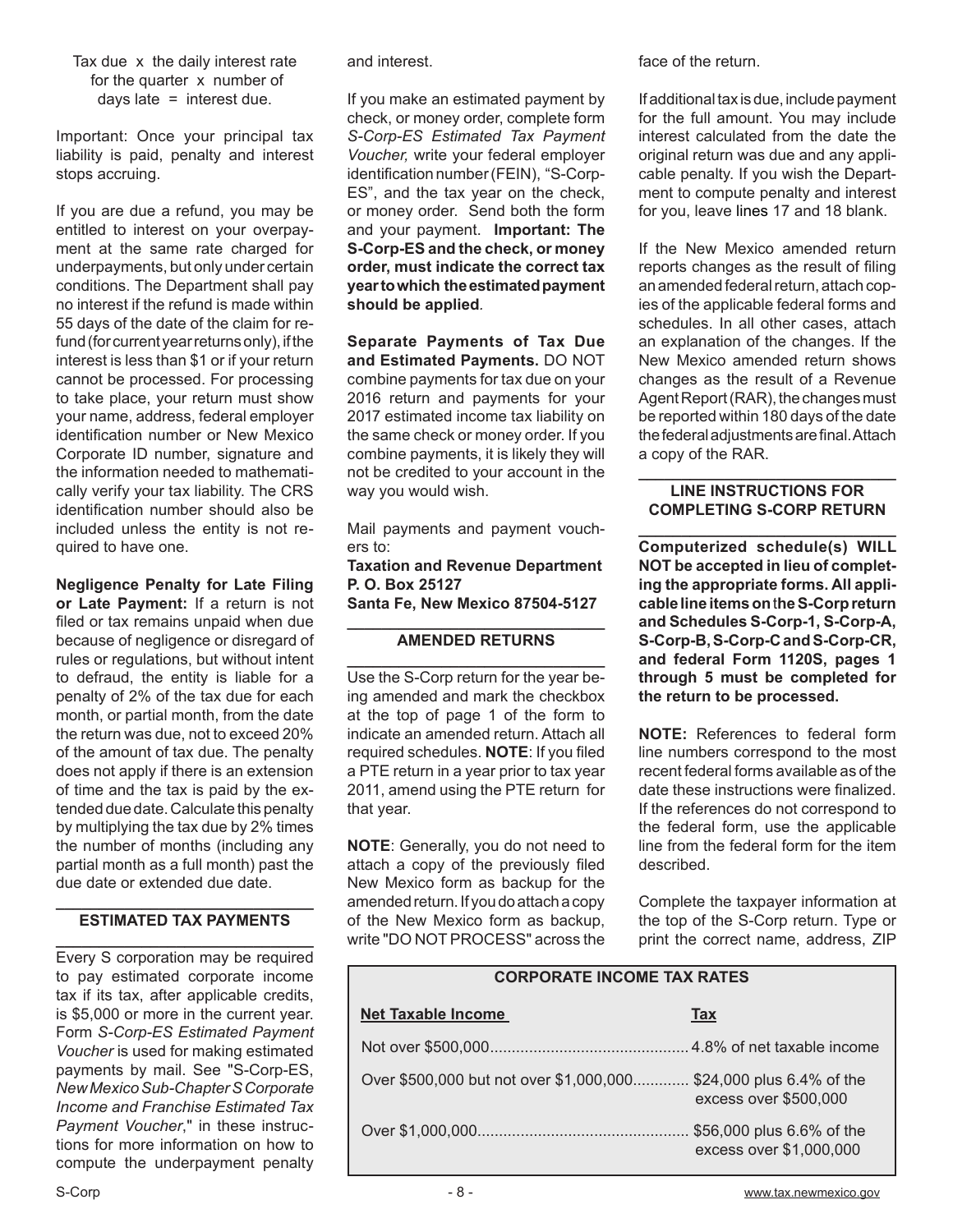code and identification numbers in the spaces provided. Indicate if the return is an original or amended return by marking the appropriate box.

If you have a foreign address, enter the street address, city name and postal code in the appropriate line. Also complete the spaces for the foreign province and/or state and country. Follow the country's practice for entering the foreign postal code, the province or state, and country. Do not abbreviate the country name.

Fiscal year and short year return filers must enter the beginning and ending dates (month, day, and year) of their tax year. No entry is required for calendar year filers.

If the due date has been extended, **write in the extended due date**. A copy of the extension must be attached to the return.

Enter the **NAICS (North America Industrial Classification System) Code.** The business activity code reported for New Mexico filing purposes will be the same as reported for federal purposes. If you don't know your NA-ICS code, refer to the instructions for your federal return. Federal forms and instructions can be downloaded from the IRS website, www.irs.gov.

**NOTE**: The Department cannot process a return without the Federal Employer Identification Number (FEIN). Failure to provide the FEIN will result in processing delays and may cause the return to be rejected.

If the pass-through entity does not have a New Mexico CRS identification number, you may register the business online at https://tap.state.nm.us, to obtain a CRS identification number. If the pass-through entity does not require a New Mexico CRS identification number because the entity has no gross receipts, withholding or compensating tax reporting requirements, the New Mexico CRS identification number may be left blank.

#### **Complete Questions A through F.**

**Question F. Immune from Nexus.** If

you had no nexus in New Mexico (your New Mexico activities were immune from New Mexico corporate income tax under P.L. 86-272) for the 2016 tax year, enter zero on line 1 and mark the box on question F. You must also complete and attach Schedule S-Corp-A.

#### **Round all dollar amounts to the nearest whole dollar.**

**Lines 1-4.** These lines are to be used by an S corporation with income subject to federal tax. The S corporation computes New Mexico income tax on lines 1 through 4.

**Line 2. Tax on amount on line 1.**  Calculate tax due using the taxable income figure on line 1 and the Corporate Income Tax Rates table below. See the instructions to Question F, if you had no nexus in New Mexico (your New Mexico activities were immune from New Mexico corporate income tax under P.L. 86-272) for the 2016 tax year.

#### **Line 3. New Mexico percentage.**

Enter 100% or complete Schedule S-Corp-C. Enter the percentage from line 5 of the S-Corp-C.

**Line 4. New Mexico income tax.**  Multiply line 2 by line 3. If you qualify to file Schedule CC, *Alternative Tax Schedule,* because you have no business activities in New Mexico other than sales, you do not own or rent real estate in New Mexico, and you have annual gross income from sales in or into New Mexico of \$100,000 or less, then enter only the amount from line 3 of Schedule CC.

**Line 5. Total tax credits applied against the income tax liability on line 4.** If you may claim any of the tax credits listed next, complete Schedule S-Corp-CR and attach the applicable form(s), statements or other required back-up. Enter the sum of the credits claimed and applied against tax due from Schedule S-Corp-CR, line B. The supporting documentation required to claim any of the tax credits is described in the section "Schedule S-Corp-CR Line Instructions" beginning on page 16 of these instructions. The required documentation must accompany the return, or the claim for the credit will not be allowed.

To calculate the amount that may be claimed for any tax year, refer to the claim form or supporting instructions for the tax credit. The sum of credits claimed on Schedule S-Corp-CR may not exceed the income tax claimed on line 4 of S-Corp.

An S corporation with income subject to New Mexico income tax may be eligible for the following corporate income tax credits:

- Affordable Housing Tax Credit,
- Agricultural Water Conservation Tax Credit,
- Advanced Energy Tax Credit,
- Agricultural Biomass Tax Credit,
- Business Facility Rehabilitation Credit,
- Blended Biodiesel Fuel Tax Credit,
- Corporate-supported Child-Care Credit,
- Electronic Card-Reading Equipment Tax Credit,
- Geothermal Ground-Coupled Heat Pump Tax Credit,
- Intergovernmental Business Tax Credit,
- Job Mentorship Tax Credit,
- Land Conservation Incentives Credit,
- Preservation of Cultural Property Credit,
- Rural Job Tax Credit,
- Sustainable Building Tax Credit,
- Technology Jobs (Additional) Tax Credit, or
- Veterans Employment Tax Credit.

#### **These credits may be claimed against the liability due only.**

You may also claim on this form any portion of the following approved credits that may be refunded:

- Film Production Tax Credit,
- Renewable Energy Production Tax Credit, and
- Technology Jobs and Research and Development (Additional) Tax Credit.

These credits may be applied against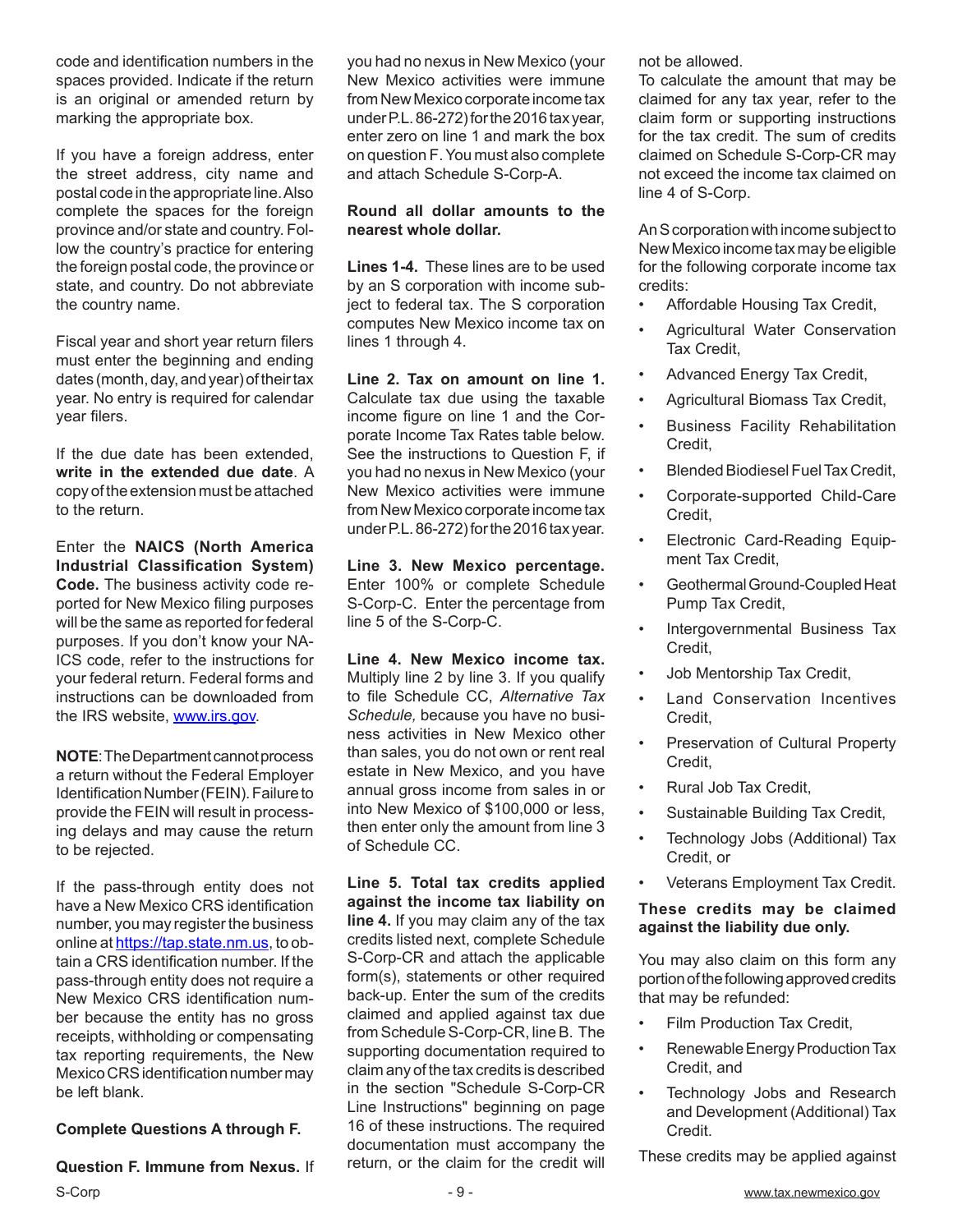tax due in column C and refunded in column D. The refundable portion of the renewable these credits are reported on line 21 of the S-corp return.

For more information on businessrelated credits, see Publication FYI-106, *Claiming Tax Credits for CRS Taxes & Business-Related Income.*  Publications and forms may be downloaded from the TRD website at www.tax.newmexico.gov. For assistance call (505) 827-0825 in Santa Fe or toll free (866) 809-2335, select option 4; send us an e-mail at CIT.TaxReturnHelp@state.nm.us or visit your local district office.

**Line 7. Franchise Tax.** Every domestic or foreign entity, inclusive of any qualifying subsidiary, taxed as a corporation must pay the \$50 franchise tax if it:

- Transacts business in, into or from New Mexico;
- Derives income from any property or employment within this state; or
- Has or exercises its corporate franchise in New Mexico, whether engaged in active business or not.

#### **Corporations electing to be treated as S corporations are not exempt from franchise tax.**

The \$50 franchise tax is due for each tax year, including short years. The franchise tax may not be prorated based on a short year return.

Taxpayers who have no nexus in New Mexico pursuant to P.L. 86-272, are not immune from paying New Mexico Franchise Tax.

**REMINDER: It is your responsibility to comply with all additional filing requirements imposed by the New Mexico Secretary of State, Corporations Bureau. For information call (888) 477-3632 or visit their website at http://www.sos.state.nm.us/Business\_ Services/.**

**Line 11.** Enter the total amount of all extension payments, estimated payments and amounts applied from the prior year's return. Check the appropriate box(es) indicating the source of the payment(s).

**Line 12. New Mexico income tax withheld from oil and gas proceeds.**  Enter the total of all New Mexico income tax withheld from oil and gas proceeds as shown on your annual withholding statements, 1099-Misc, or Form RPD-41285, *Annual Statement of Withholding of Oil and Gas Proceeds*. Be sure to include a copy of the forms with your S-Corp return.

On this line, only report New Mexico tax withheld on oil and gas proceeds you received. The tax withheld must be reported on one of the annual withholding statements mentioned above, and must be issued to you.

An entity that has had tax withheld cannot pass a withholding statement directly to any other taxpayer. Generally, the recipient must file and report the tax withheld on its New Mexico income tax return. However, if the recipient is also a remitter, the tax withheld on the oil and gas proceeds may be passed to the remittees by issuing the remittees an annual withholding statement, Form RPD-41285, *Annual Statement of Withholding of Oil and Gas Proceeds.*  The remittees may then claim the withholding on their income tax return.

**Line 13. New Mexico income tax withheld from pass-through entities.** Enter the total of all New Mexico income tax withheld from pass -through entities (PTE) as shown on your annual withholding statements, 1099-Misc or Form RPD-41359, *Annual Statement of Pass-Through Entity Withholding*. Be sure to include a copy of the forms with your S-Corp return.

On this line, only report New Mexico tax withheld on net income from a pass-through entity that you received. The tax withheld must be reported on one of the annual withholding statements mentioned above, and must be issued to you.

An entity that has had tax withheld cannot pass a withholding statement directly to its owners, members, partners or beneficiaries (owners). Generally, the recipient must file and report the tax withheld on its New Mexico income tax return. However, if the recipient is also a pass-through entity,

the tax withheld may be passed to the owner of the recipient by issuing the owner an annual withholding statement, Form RPD-41359, *Annual Statement of Pass-Through Entity Withholdin*g. The owners may then claim the withholding on their income tax return.

**Line 14. Amount from lines 12 and 13 passed to owners (Reported on**  Form RPD-41367). Enter the amount of tax withheld from the income of the S corporation filing this return, reported on lines 12 and 13, which is subsequently passed on to the owners, members or partners (owners) of the S corporation. Tax withheld and passed to owners is reported on Form RPD-41367, *PTW Detail Report For Annual Withholding of Net Income From a Pass-Through Entity*.

#### **Passing withholding to owners**

An S-Corp that is a pass-through entity (PTE) may pass tax withheld to its owners by entering the withholding tax passed on line 14 of the S-Corp return and also reporting the withholding tax passed to the owners on Form RPD-41367.

An S corporation also reports withholding that is passed to the owners by issuing the owners Form RPD-41359, *Annual Statement of Pass-Through Entity Withholding*, Form 1099-Misc or a *pro-forma* Form 1099-Misc. The owners may then take credit for the withholding on their corporate or personal income tax return.

Because the S-Corp reports the income and withholding tax passed to the owners on Form RPD-41367, **the PTE does not need to submit copies of Forms 1099-Misc and RPD-41359 to the Department**.

#### **Withholding tax paid by the PTE**

Tax withheld from the owners and paid by the S corporation filing the return is not reported on the S-Corp return. Instead it is paid and reported on Form RPD-41367, *PTW Detail Report For Annual Withholding of Net Income From a Pass-Through Entity*. An S corporation wishing to obtain a refund of tax withheld from the owners of the S corporation must amend Form RPD-41367, and claim a refund by attaching Form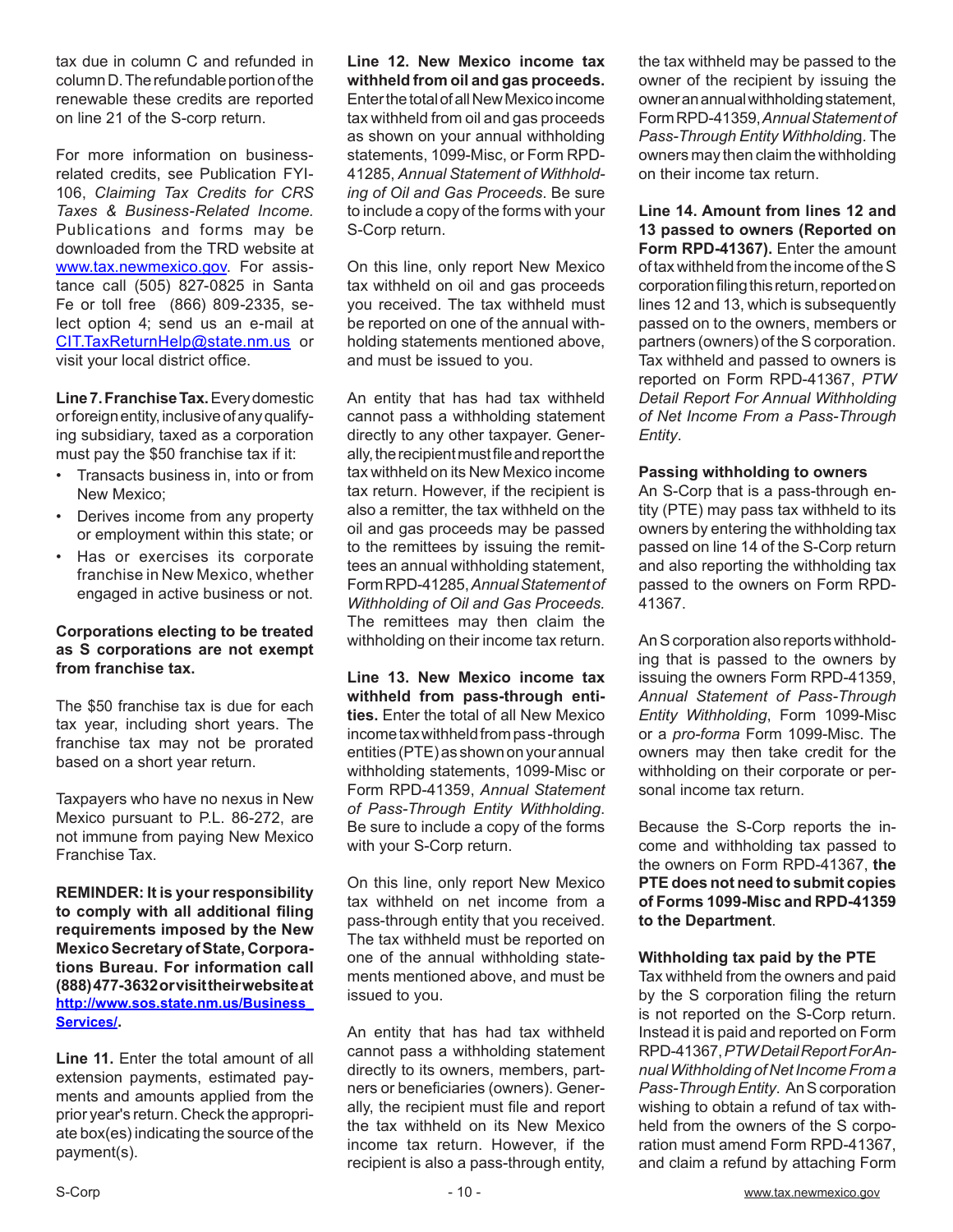RPD-41373, *Application for Refund of Tax Withheld From Pass-Through Entities,* to Form RPD-41367.

**Line 15. Total payments and tax withheld.** Add lines 11 through 13, then subtract line 14 to compute the total payments and tax withheld.

**Line 16. Tax due.** If line 10 is greater than line 15, subtract line 15 from line 10 and enter the difference on line 16. This is the amount of tax you owe.

**Line 17. Penalty.** Add penalty if you file late and owe tax or you do not pay the tax on or before the due date or the extended due date of the return. Calculate penalty by multiplying the unpaid amount on line 16 of the S-Corp return by 2% then by the number of months or partial months for which the payment is late, not to exceed 20% of the tax due or a minimum of \$5, whichever is greater. You may leave this line blank if you wish the Department to compute the penalty for you. The Department will send you a bill.

**Line 18. Interest.** Add interest if the amount of tax due on line 16 was not paid by the original due date, **even if an extension of time to file was obtained**. You may leave this line blank if you wish the Department to compute the interest for you. The Department will bill you for any interest due.

#### **IMPORTANT: Once your principal tax liability is paid, penalty and interest stops accruing.**

Interest is computed on a daily basis, at the rate established for individual income tax purposes by the U.S. Internal Revenue Code (IRC). The IRC rate changes quarterly. The IRC rate for each quarter is announced by the Internal Revenue Service in the last month of the previous quarter. The annual and daily interest rate for each quarter will be posted on our website at www.tax.newmexico.gov Search for "Effective interest rates".

The formula for calculating daily interest is:

#### **Tax due x the daily interest rate for the quarter x number of days late = interest due.**

**Line 20. Overpayment.** If line 15 is greater than line 10, subtract line 10 from 15 and enter the difference on line 20. This is your overpayment. All or part of an overpayment on an original return may be applied to the 2016 liability. Indicate the amount of overpayment you want applied to your 2016 liability on line 20a, and/or the amount of overpayment you wish to be refunded on line 20b.

**Line 21. Total portion of tax credits to be refunded.** Enter the portion of approved tax credits to be refunded to you, reported on line B of Schedule S-Corp-CR.

Any portion of the credit to be applied to the tax due on this return must also be entered on Schedule S-Corp-CR, but is reported on line 5 of the S-Corp return.

If claiming the renewable energy production tax credit, attach Form RPD-41227, *Renewable Energy Production Tax Credit Claim Form.* If claiming the film production tax credit, attach Form RPD-41228, *Film Production Tax Credit Claim Form*. If claiming the



technology jobs research and development (additional) tax credit, attach Form RPD-41244, *Technology Jobs and Research and Development Tax Credit Claim Form.*

**NOTE**: The amount of film production tax credit you may claim against your tax due on this return and the amount that you may receive as a refund are subject to certain limitations governing the payment of film production tax credit claims. See the instructions for Form RPD-41228, *Film Production Tax Credit Claim Form*, for details regarding these limitations and how your return may be impacted.

For a description of the credits, see "Schedule S-Corp-CR Line Instructions" beginning on page 16 of these instructions.

**Line 22. Total refund of overpaid tax and refundable credit due to you.** Enter the sum of lines 20b and 21. This is your total refund of overpaid tax and refundable credit due to you.

#### **Refund Express**

If you request an amount to be refunded to you on line 22, you may wish to have your tax refund deposited directly into your bank account through Refund Express. To choose Refund Express, complete the "Refund Express" portion of the S-Corp return. All fields are required. Complete the bank routing number, the account number, and you **must** mark the appropriate box to indicate the type of account. Failure to complete all fields will cause your Refund Express request to be denied, and the Department will mail you a paper check.

See the instructions for the film production tax credit claim form, Form RPD-41228, for information regarding choosing refund express for the refundable portion of the film production tax credit on line 21.

#### **Important Changes Affecting Refund Express - Direct Deposit**

A direct deposit of your refund, "Refund Express", may not be made to a bank account located at a financial institution outside the territorial jurisdiction of the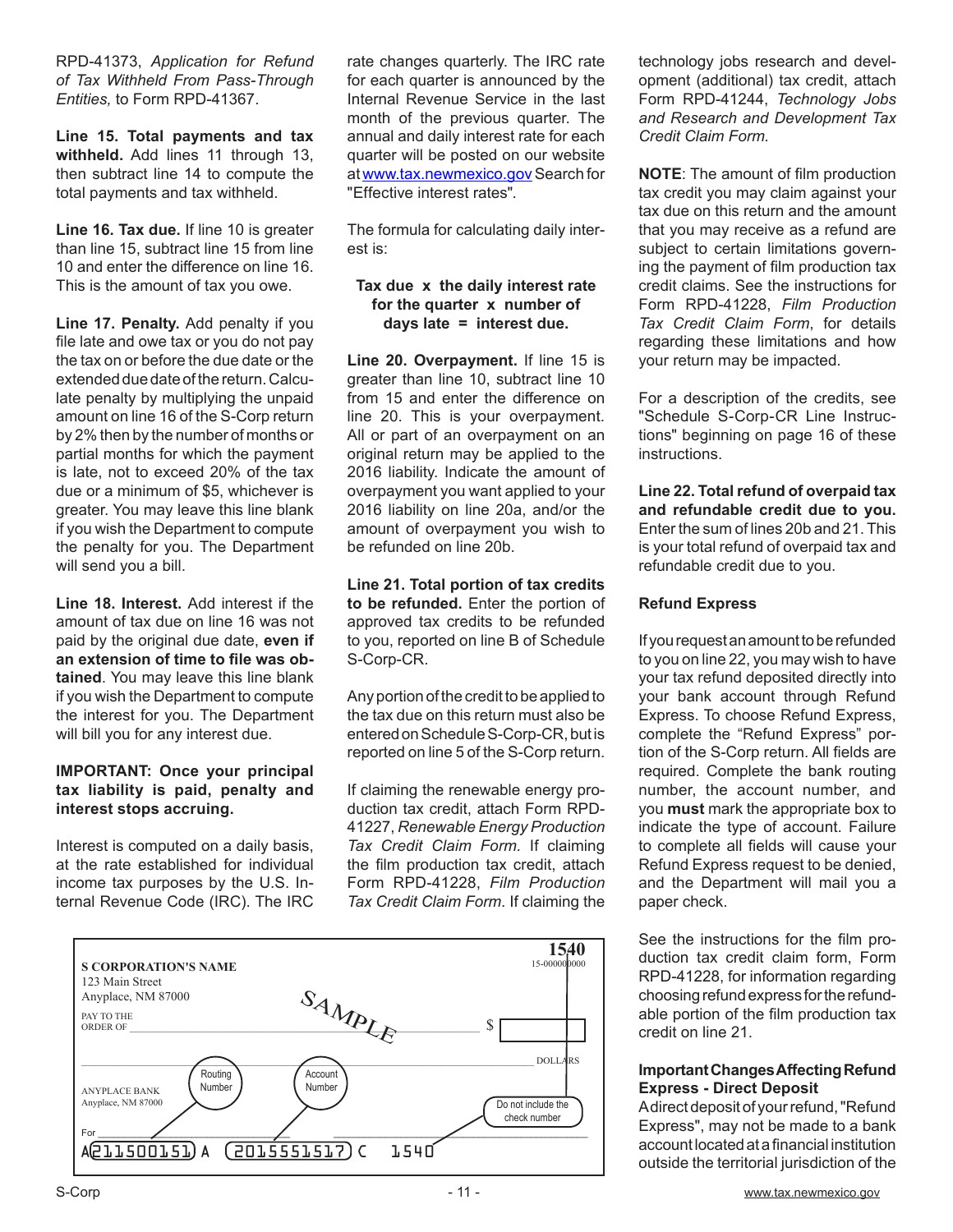United States. In order to comply with new federal banking rules, anyone wishing to have their refund directly deposited into their account must answer an additional question when completing the Refund Express portion of their return.

If you do not answer the question, your refund will be mailed to you in the form of a paper check. If you answer the question incorrectly, your refund may be delayed, rejected or frozen by the National Automated Clearing House Association (NACHA) or the Office of Foreign Assets Control (OFAC). The question asks whether the refund will go to or through an account located outside the United States. The question also warns you that if the answer is "yes", you should not choose the Refund Express method of delivering your refund. Your options are to use a different bank account or to leave the Refund Express portion of your return blank and a paper check will be mailed to the address on the return.

A financial institution is located within the territorial jurisdiction of the United States if it is:

- located within the United States;
- located on a United States military base; or
- located in American Samoa, Guam, the Northern Mariana Islands, Puerto Rico or the U.S. Virgin Islands.

The Department will mail you a paper check if your bank does not accept your Refund Express information.

Refund express is available for deposits to the taxpayer's account *only*. **Taxpayers may not request the funds to be deposited into the account of another payee.** 

TRD is not responsible for the misapplication of a direct deposit refund that is caused by the error, negligence or malfeasance on the part of the taxpayer. Verify that you enter the correct bank information.

#### **Why Use Refund Express?**

• Avoid delays that may occur in mailing a check. Refund Express does not guarantee that you will receive your refund check earlier, however - only that when the check is issued, it will reach the bank more quickly.

- Payment is more secure. There is no check to get lost.
- More convenient. No trip to the bank to deposit your check.
- Saves tax dollars. A refund by direct deposit costs less than a check.

#### **What is the Routing Number?**

The routing number is for bank identification and **must be nine digits**. If the first two digits are not 01 through 12 or 21 through 32, the system will reject the direct deposit and you will receive a check. On the sample check on this page, the routing number is 211500151.

Your check may state that it is payable through a bank different from the financial institution where you have your checking account. If so, do not use the routing number on that check. Instead, contact your financial institution for the correct routing number to enter on this line.

#### **Entering Your Account Number**

Your account number can be up to 17 characters. Include hyphens, but omit spaces and special symbols. Enter the number from left to right. Leave unused boxes blank. On the sample check on this page, the account number is 2015551517. **Do not** include the check number.

You **must** indicate the **type of account**. Enter an "X" in the "checking" box if the account is a checking account or in the "savings" box if the account is a savings account. This field is required.

**Caution:** Verify that the information you enter is correct and that your financial institution will accept a direct deposit made payable to the name on the S-Corp return. **NOTE**: The Taxation and Revenue Departmentis not responsible if a financial institution refuses a direct deposit.

You must answer whether the funds for this payment will go to or through an account located outside the territorial jurisdiction of the United States. The required response is "No". New federal banking rules require that you answer this question.

See *Important Changes Affecting Refund Express - Direct Deposit,* on page 12.

#### **Collection of Debts from Your Refund**

The Department will keep all or part of your overpayment if you owe other taxes to the Department. We will apply that amount to the liability and notify you.

The law also requires the Department to transfer all or part of your overpayment if you owe amounts due under the Unemployment Compensation Law or the Workers' Compensation Administration Act. Any amount over your liability and debt will be refunded.

**SIGNATURE. The return must be signed and dated by an officer, member or partner of the entity.** Complete all information, including a phone number and e-mail address.

Any person, other than an employee of the entity, preparing the return for compensation must also sign and date the return. A preparer other than an employee of the entity must enter the paid preparer's identifying information in the section, "*Paid preparer's use only",* next to the taxpayer's signature. Enter the preparer's New Mexico CRS identification number, if the preparer has one, and the Federal Employer Identification Number (FEIN), if applicable. All paid preparers must enter their Preparer's Taxpayer Identification Number (PTIN).

An improperly signed or unsigned return will be considered invalid for filing purposes, and penalty and interest may be assessed.

#### **\_\_\_\_\_\_\_\_\_\_\_\_\_\_\_\_\_\_\_\_\_\_\_\_\_\_\_\_\_\_ SCHEDULE S-CORP-1 LINE INSTRUCTIONS**

#### **\_\_\_\_\_\_\_\_\_\_\_\_\_\_\_\_\_\_\_\_\_\_\_\_\_\_\_\_\_\_ LINES 1-12. COMPUTATION OF NET INCOME TAXABLE TO OWNERS**

**LINE 1. ORDINARY INCOME (LOSS) FROM FEDERAL FORM 1120S,**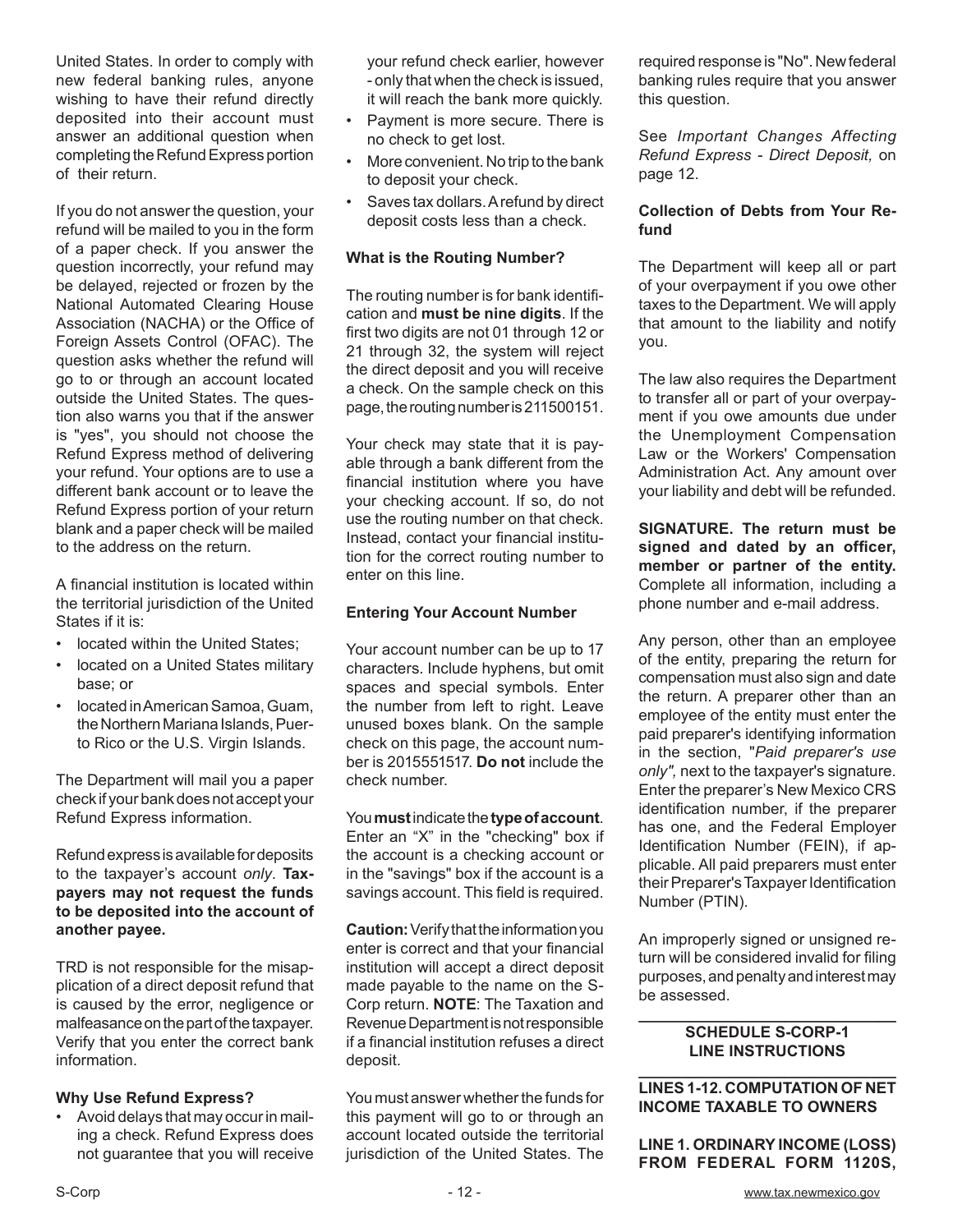**SCHEDULE K.** Enter the ordinary income or loss as recognized from federal tax return Form 1120S, Schedule K.

**LINE 2. OTHER INCOME (LOSS) FROM FEDERAL FORM 1120S, SCHEDULE K.** Except for guaranteed payments to partners and health insurance payments made on behalf of the partners or partners' dependents, enter the summation of all other income or losses recognized on federal tax return Form 1120S, Schedule K.

**LINE 3. INTEREST INCOME FROM MUNICIPAL BONDS (EXCLUDING NEW MEXICO BONDS).** Enter interest income from non-New Mexico state and local bonds not subject to federal income tax under IRC Section 103.

**LINE 5. INTEREST FROM U.S. GOVERNMENT OBLIGATIONS OR FEDERALLY TAXED NEW MEXICO BONDS.** Interest or dividend income from U.S. government obligations is deductible from the corporation's taxable income only if, and to the extent that, it was included in taxable income on line 1. Expenses related to income from U.S. obligations must be subtracted, and the net amount entered.

**NOTE:** Income from Fannie Mae, Ginnie Mae, Freddie Mac and other U.S. guarantee entities is not deductible. Income from repurchasing agreements of U.S. obligations (REPOs) is not deductible. Interest on notes issued by Federal Home Loan Bank obligations are deductible, but not dividends issues by the Federal Home Loan Bank. That portion of income paid by mutual funds, unit investment trusts, and simple trusts which is derived from investments in U.S. obligations may be deducted.

Interest income for bonds issued by the State of New Mexico or its political subdivisions may also be deducted on this line to the extent that income was included in federal taxable income.

**LINE 6. ALLOWABLE DEDUCTIONS FROM SCHEDULE K.** Except for health insurance payments made on behalf of the partners or partners' dependents, enter the allowable deductions recognized on the federal tax return Form 1120S, Schedule K. Neither net operating loss carryover nor oil and gas depletion deductions are allowed to be claimed at the entity level on the S-Corp return.

**LINE 7. TOTAL ALLOCATED IN-COME.** Enter the total allocated income from Schedule S-Corp-B, column 1, line 8, if applicable.

**LINE 9. AVERAGE NEW MEXICO PERCENTAGE.** Enter the Average New Mexico Percentage from Schedule S-Corp-A, line 5.

**LINE 11. TOTAL NEW MEXICO ALLO-CATED INCOME.** Enter New Mexico allocated income from Schedule S-Corp-B, column 2, line 9, if applicable.

**LINE 12. NEW MEXICO TAXABLE INCOME.** Enter the sum of lines 10 and 11 here. If required to file Form RPD-41367, *Annual Withholding of Net Income From a Pass-Through Entity Detail Report*, this number is also reported on line 1 on RPD-41367.

#### **\_\_\_\_\_\_\_\_\_\_\_\_\_\_\_\_\_\_\_\_\_\_\_\_\_\_\_\_\_\_ SCHEDULE S-CORP-A LINE INSTRUCTIONS**

#### **\_\_\_\_\_\_\_\_\_\_\_\_\_\_\_\_\_\_\_\_\_\_\_\_\_\_\_\_\_\_ LINES 1 - 5. NEW MEXICO APPOR-TIONMENT FACTORS**

Schedule S-Corp-A must be used by an entity to apportion its income from the entity's regular trade or business activities when income is derived from both inside and outside New Mexico.

Complete lines 1 through 5 of S-Corp-A.

Round each percentage to fourdecimal places (example: 22.6270%).

The average percentage on line 5 must be supplied to all owners of the entity. Also enter this percentage on S-Corp-1, line 9.

All filers who have business activity outside New Mexico, including filers:

- who have no nexus in New Mexico:
- whose activities in New Mexico are immune from corporate income tax under P.L. 86-272, and
- who have no business activity in New Mexico during the tax year,

must complete Schedule S-Corp-A in

its entirety in order for your return to be processed.

On lines 1 through 5, columns 1 and 2, all entries must be either a positive number or a blank. Column 1 must be completed to compute the factors. Negatives are not allowed. For the sales factor only, if you have either a federal taxable income or loss, you must have a positive number in the denominator (column 1, Gross Receipts line) of the sales factor.

**"Apportionable income" means income arising from transactions and activities in the regular course of an entity's trade or business. Apportionable income includes income from both tangible and intangible property if the acquisition, management or disposition of the property constitutes integral parts of the entity's regular trade or business. It includes investment income related to or used in the entity's overall business operations. The following sources of income are considered apportionable income and must be included:**

- **•**  Dividend income from the investment of working capital or dividend income from an investment which is functionally connected to the entity's trade or business.
- **•**  Interest income from the investment of working capital, or interest income from capital investments used in the overall business operations, or interest income from an investment which is functionally connected to the entity's trade or business.
- **•**  Royalty income and fees from patents, copyrights, franchises, trademarks and licenses developed in the regular course of the entity's trade or business, or royalty income and fees from a product or mineral interest used in the regular course of the entity's trade or business.
- **•**  Rental or subrental income from property purchased, leased or used in the regular course of the entity's trade or business.
- **•**  Gains or losses from the sale of assets used in the regular course of the entity's trade or business or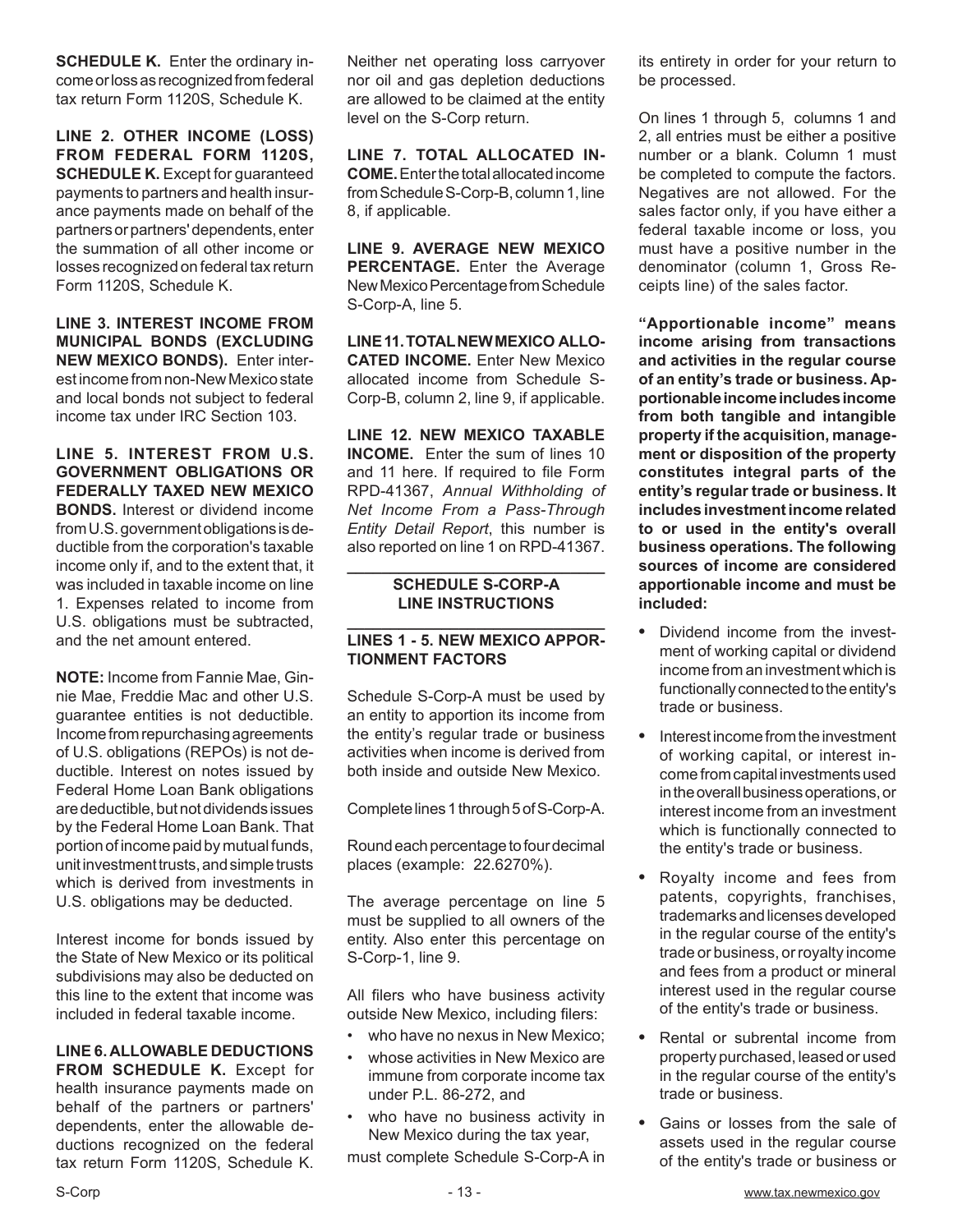assets sold which had been treated as business assets in prior years.

• Income from a partnership or noncorporate entity if held within the regular course of the corporation's trade or business.

**Line 1. Property Factor.** This factor is a percentage determined as follows:

**Divide** the average value of the real and tangible personal property owned or rented and used in New Mexico during the tax year to produce apportionable income (column 2)

**By** the average value of all real and tangible personal property owned or rented everywhere and used during the tax year to produce apportionable income (column 1). If the percentage is negative, enter zero.

Property shall be valued according to the following rules:

Inventory shall be valued according to the valuation method used for federal income tax purposes.

Value property owned during the tax year at its original cost before the allowance for depreciation amount at the time of acquisition by the taxpayer and adjusted by subsequent capital additions, improvements and partial dispositions.

Value property which was rented from others at eight (8) times the net annual rental rate. The net annual rate is the annual rent paid less any annual rent received from subrentals of the same property. If property owned by others is used by the entity at no charge or rented by the entity at a nominal rate, the net annual rental rate is determined on the basis of a reasonable market rental rate for the property.

Determine the average value of property by adding the total value of property held by the taxpayer at the beginning

of the tax period to the total value of property held at the end of the tax period. Divide by two.

A taxpayer may be required to compute an average value on a monthly basis if the Department determines that a monthly average is necessary to correctly reflect the average value of the taxpayer's property.

**Line 2. Payroll Factor.** This factor is a percentage determined as follows:

**Divide** the total amount paid as compensation to employees in New Mexico during the tax year (column 2)

**By** the total amount paid as compensation to employees everywhere during the tax year (column 1).

"Compensation" means wages, salaries, commissions, and any other form of remuneration paid to employees for personal services. Only amounts paid directly to employees are included in the payroll factor. "Employees" include leased employees where the taxpayer is considered an employer for payroll tax purposes, but "employees" are not independent contractors to whom the taxpayer issues federal Form 1099.

Only compensation that is attributable to business operations subject to apportionment is included in the payroll factor.

Compensation of any employee whose primary activities relate to the production of non-business income is excluded from the payroll factor, but may be included as a related expense of the allocated activity.

**Line 3. Sales Factor.** This factor is a percentage determined as follows:

**Divide** the total gross receipts attributable to New Mexico during the tax year, excluding returns, allowances and allocated income (column 2)

**By** the total gross receipts everywhere during the tax year, excluding returns, allowances and allocated income (column 1). If the percentage is negative, enter zero.

"Gross receipts" means all income earned from transactions and activities in the regular course of business, including income from licensing of intangible personal property.

Sales of tangible personal property are New Mexico sales if the property is:

- Delivered or shipped to a purchaser, other than the United States government, within the state regardless of the FOB point or other conditions of the sale, or
- Shipped from an office, store, warehouse, factory or other place of storage in this state and
	- the purchaser is the United States government, or
	- the taxpayer is not taxable in the state of the purchaser.

Sales other than sales of tangible personal property are New Mexico sales if:

- The income-producing activity was performed in New Mexico, or
- The income-producing activity was performed both inside and outside New Mexico, but a greater proportion was performed within New Mexico than in any other single state (the proportion shall be determined by the cost of performance in each state),
- The gross receipts were from the rental, lease, licensing or any other use of either real or tangible personal property during the time the property was in New Mexico, or
- The gross receipts were from the performance of personal services in New Mexico.

**Lines 4 and 5. Total Factors and Average New Mexico Percentage.** New Mexico uses an evenly weighted

### **Single Weighted Sales Factor For Electing Manufacturers**

### **For tax years beginning: The apportionment formula is:**

January 1, 2016 through December 31, 2016 7x sales factor + 1.5x property factor + 1.5x payroll factor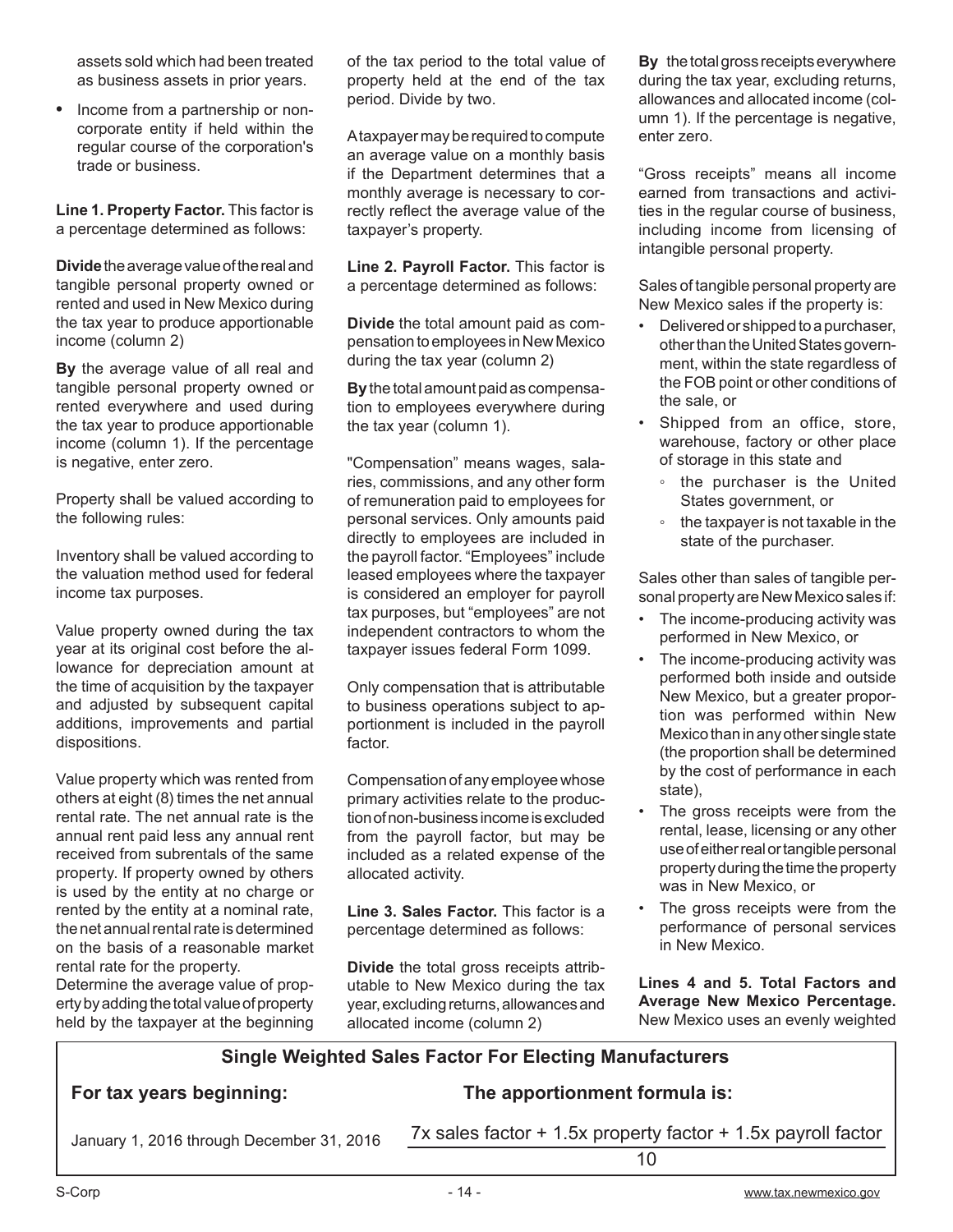three-factor formula. The three-factor formula is for all taxpayers except taxpayers who are:

- Qualifying manufacturers who elect to use the special manufacturers apportionment formula,
- A taxpayer whose principal business activity in New Mexico is a headquarters operation and who elects to use the single weighted sales factor apportionment formula, or
- Allowed or required to eliminate one or more factors because the three-factor formula does not fairly represent the extent of their business activity in New Mexico.

**Taxpayers using the three-factor formula, complete lines 4 and 5 as described on Schedule S-Corp-A. Taxpayers electing or required to use one of the exclusions described above must follow the instructions described below.**

#### **Exclusion 1**

#### **Electing Manufacturers Apportionment Formula**

Taxpayers whose principal activity is manufacturing may elect to use a special apportionment formula. For tax years beginning on or after January 1, 2014, the election allows taxpayers to apportion the business income to New Mexico using an alternative method which, over a five-year period, phases in a single weighted sales factor.

See the chart on the prior page for the apportionment formulas to use over the five-year period.

The election for the special factor method applies to the tax year in which the manufacturer notifies the Department of thier election, until the manufacturer notifies the Department, in writing, that the election is terminated. The manufacturer, however, shall not terminate the election until the method of apportioning business income has been used by the taxpayer for at least three consecutive tax years, covering at least 36 calendar months. The election will apply to the separately filed return of the taxpayer or the combined or consolidated return the taxpayer has elected to be included in.

The statutory authority for this elective method is Section 7-4-10(B) NMSA 1978.

#### **Definition of Manufacturing**

"Manufacturing" means combining or processing components or materials to increase their value for sales in the ordinary course of business, but does not include:

- (a) construction;
- (b) farming;

(c) power generation, except for electricity generation at a facility other than one for which both location approval and a certificate of convenience and necessity are required prior to commencing construction or operation of the facility, pursuant to the Public Utility Act [Articles 1 through 6 and 8 through 13 of Chapter 62 NMSA1978] or

(d) processing natural resources, including hydrocarbons.

#### **How to Make the Election**

To elect to use the manufacturers apportionment formula, you must notify the Department in writing no later than the filing date of the first return to which your election applies.

Submit your notification to make your election or to terminate your election to Taxation and Revenue Department, CIT Unit, P.O. Box 630, Santa Fe, NM 87504-0630. For assistance, call (505) 827-0825 or toll free: (866) 809-2335, option 4. Or, e-mail:

CIT.TaxReturnHelp@state.nm.us

On S-Corp-A, line 5, use the formula in the chart that corresponds to the tax year of your return to calculate the apportionment percentage. Also complete lines A and B at the bottom of Schedule S-Corp-A.

#### **Exclusion 2 Electing Headquarters Operation Apportionment Formula**

Taxpayers whose principal business activity in New Mexico is a headquarters operation may elect to use a single weighted sales factor apportionment formula. For tax years beginning on or after January 1, 2015, the election allows the taxpayer to apportion the business income to New Mexico using a single weighted sales factor.

If elected the taxpayer apportions taxable income by multiplying it by a fraction, the numerator of which is the total sales of the business in New Mexico during the tax year and denominator of which is the total sales of the taxpayer from any location within or outside of the state during the tax year.

The election for the special factor method applies to the tax year in which the business notifies the Department of their election, until the business notifies the Department, in writing, that the election is terminated. The taxpayer, however, shall not terminate the election until the method of apportioning business income has been used by the taxpayer for at least three consecutive tax years, covering at least 36 calendar months.

The statutory authority for this elective method is Section 7-4-10(C) NMSA 1978.

#### **Definition of Headquarters**

"Headquarters operation" means:

(a) the center of operations of a business: 1) where corporate staff employees are physically employed; 2)where centralized functions are performed, including adminstrative, planning, managerial, human resources, purchasing, information technology and accounting, but not including a call center; 3) the function and purpose of which is to manage and direct most aspects and regional headquarters if the national headquarters is subordinate only to the ownership of the business or its representatives and the regional headquearters is subordinate to the national headquarters; or

(b) the center of operations of a business: 1) the function nd purpose of which is to manage and direct most aspects of one or more centralized functions; and 2) from which final authority over one or more centralized functions is issued.

#### **How to Make the Election**

To elect to use the headquarters operation apportionment formula, you must notify the Department in writing no later than the filing date of the first return to which your election applies.

Submit your notification to make your election or to terminate your election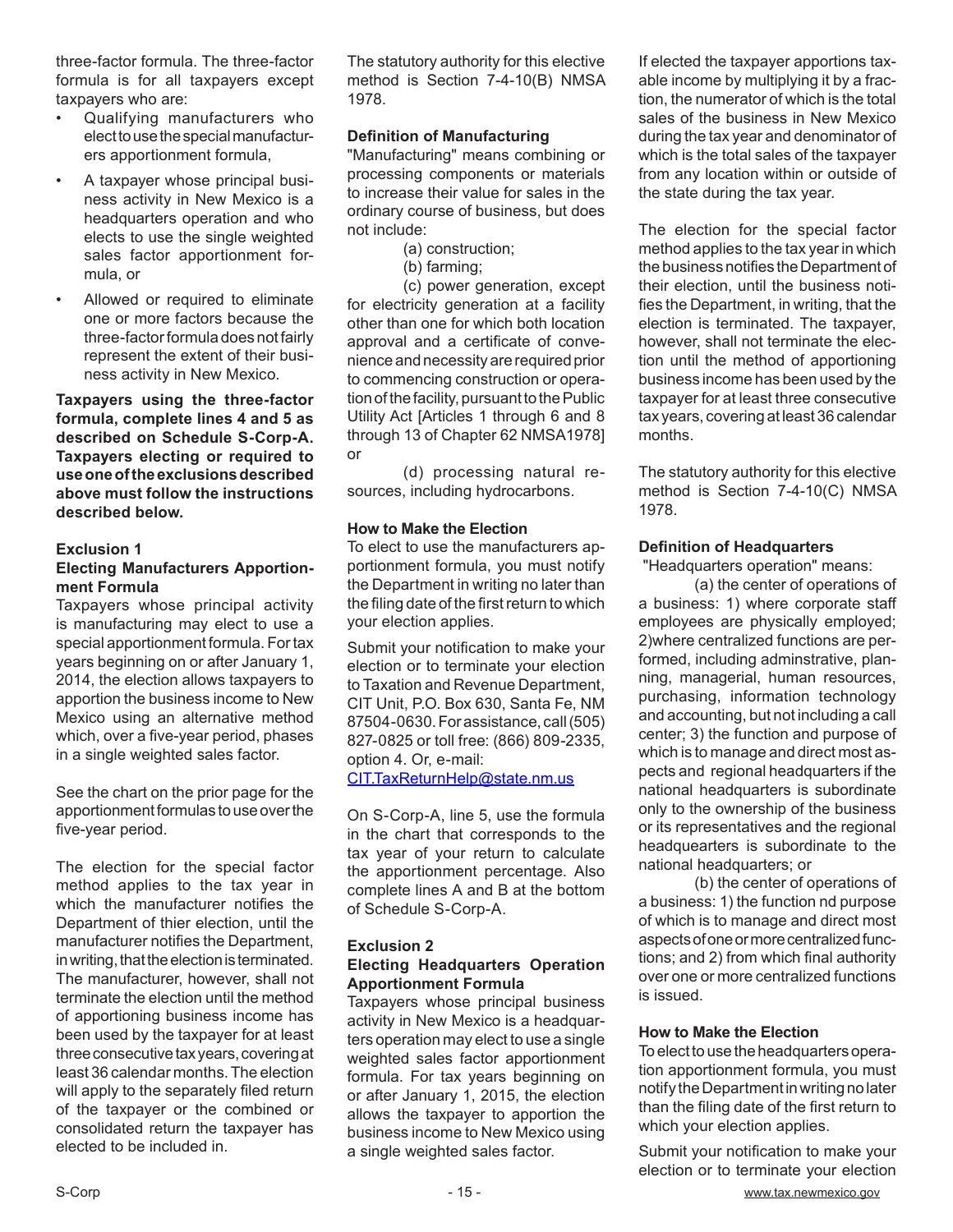to Taxation and Revenue Department, CIT Unit, P.O. Box 630, Santa Fe, NM 87504-0630. For assistance, call (505) 827-0825 or toll free: (866) 809-2335, option 4. Or, e-mail: CIT.TaxReturnHelp@state.nm.us

Use the instructions below to calculate the apportionment percentage on S-Corp-A, line 5.

Complete the property factor and payroll factor on lines 1 and 2 even if elect to report by sales factor. Compute the sales factor on line 3. Transfer the amount in line 3 to line 5. Also complete lines A and B at the bottom of Schedule S-Corp-A.

#### **Exclusion 3**

**Eliminating one or more factors.** If the allocation and apportionment provisions of the Uniform Division of Income for Tax Purposes Act do not fairly represent the extent of your business activity in New Mexico, you may without prior approval, or the Department may require if reasonable, the exclusion of any one or more insignificant factors property, payroll, or sales.

#### **\_\_\_\_\_\_\_\_\_\_\_\_\_\_\_\_\_\_\_\_\_\_\_\_\_\_\_\_\_\_ SCHEDULE S-CORP-B LINE INSTRUCTIONS \_\_\_\_\_\_\_\_\_\_\_\_\_\_\_\_\_\_\_\_\_\_\_\_\_\_\_\_\_\_**

#### **LINES 1 - 9. ALLOCATED NON-BUSINESS INCOME TAXABLE TO OWNERS**

Schedule S-Corp-B must be used by entities to allocate income not connected to the entity's regular trade or business.

Direct and indirect expenses related to allocated income must be deducted from the related income. Expenses related to allocated income are determined by the entity's books and records. If the entity's books and records do not reflect proper amounts for expenses, the entity may rely on other reasonable methods.

If you have an entry in column 2, you must also have an entry in column 1. The allocation cannot be correctly computed if both columns are not completed correctly.

Enter the following information on the

appropriate lines of S-Corp-B to allocate income:

#### **Line 1. Net Non-business Dividends.**

Column 2: Total amount in column 1 is allocated to New Mexico if the taxpayer's commercial domicile is in New Mexico.

"Commercial domicile" means the principal place from which the taxpayer's trade or business is directed or managed.

**Line 2. Net Non-business Interest.**  Column 2: Total amount in column 1 is allocated to New Mexico if the taxpayer's commercial domicile is in New Mexico.

**Lines 3 and 4. Net Non-business Rents and Royalties.** Column 2: The following net rent and royalty income should be allocated to New Mexico if it is non-business income:

- 1. Income from real property located in New Mexico;
- 2. Income from all tangible personal property if the taxpayer's commercial domicile is in New Mexico and the entity is not organized under the laws of or taxable in the state where the property is used;
- 3. Income from tangible personal property that is used in New Mexico;
- 4. Income from intangibles (patents, copyrights, franchises, trademarks and licenses) used in New Mexico, and
- 5. Income from intangibles if the taxpayer's commercial domicile is in New Mexico but the income from the intangible is not taxable in the state where the intangible is used.

A patent is used in New Mexico if it is used in production, fabrication, manufacturing or other processing in New Mexico.

A copyright is used in New Mexico if printing or other production occurs in New Mexico.

**Line 5. Net Non-business Profit (Loss) Sale of Assets.** Column 2: The net gain or loss from the sale or exchange of the following should be allocated to New Mexico if it is nonbusiness income:

- 1. Real property located in New Mexico;
- 2. Tangible personal property located in New Mexico at the time it was sold;
- 3. Tangible personal property not located in New Mexico at the time it was sold if:
	- a. the entity's commercial domicile is within New Mexico, and
	- b. the gain was not taxable in the state where the tangible personal property was located; and
- 4. Intangible personal property if the entity's commercial domicile is in New Mexico.

**Line 6. Net Non-business Partnership Income (Loss).** Column 2: Nonbusiness partnership income should be allocated to New Mexico to the extent the partnership conducts business in this state.

**Line 7. Other Net Non-business Income (Loss).** Attach a schedule to identify all other allocated income.

#### **\_\_\_\_\_\_\_\_\_\_\_\_\_\_\_\_\_\_\_\_\_\_\_\_\_\_\_\_\_\_ SCHEDULE S-CORP-C LINE INSTRUCTIONS**

#### **\_\_\_\_\_\_\_\_\_\_\_\_\_\_\_\_\_\_\_\_\_\_\_\_\_\_\_\_\_\_ LINES 1 - 5. ALLOCATED AND AP-PORTIONED INCOME TAXED TO S CORPORATIONS**

S corporations with federal taxable income must complete Schedule S-Corp-C. S corporations without federal taxable income should not complete this schedule.

**Line 1.** Enter net capital gains from federal Form 1120S, Schedule D, in column 1. Enter net capital gains allocated to New Mexico in column 2.

Gains and losses from sales and exchanges of real property in New Mexico are allocated to New Mexico.

Gains and losses from sales and exchanges of tangible personal property are allocated to New Mexico if:

- 1. The property was in New Mexico at the time of sale, or
- 2. The taxpayer's commercial domicile is in New Mexico and the taxpayer is not taxable in the state in which the property was located.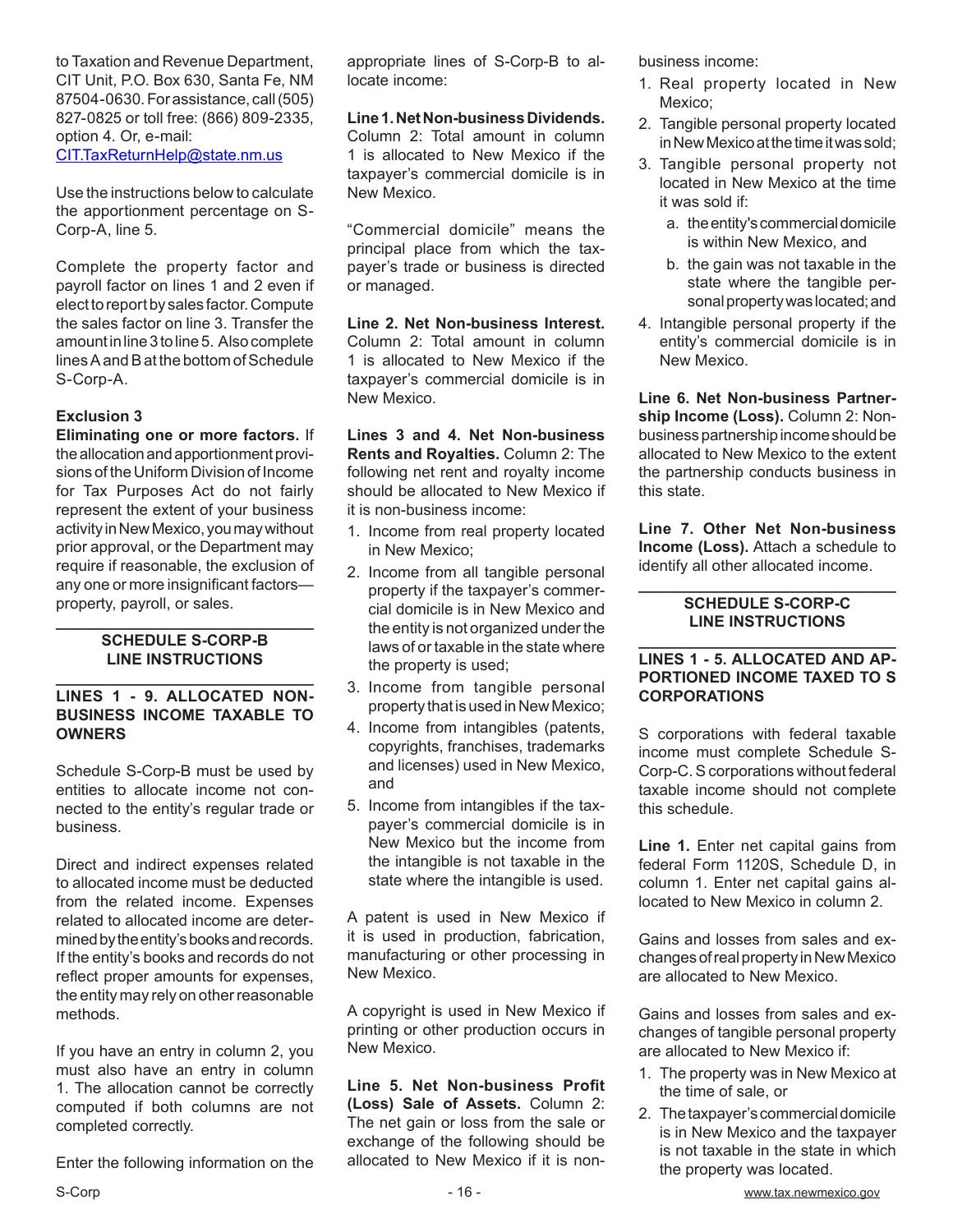Gains and losses from the sale of intangible property shall be allocated to New Mexico if the taxpayer's commercial domicile is in New Mexico.

Line 2. Enter excess net passive income from the worksheet for line 22a in the instructions for federal Form 1120S in column 1. Enter excess net passive income allocated to New Mexico in column 2.

**Line 3.** Enter net recognized built-in gain from federal Form 1120S, Schedule D, in column 1. Enter net recognized built-in gain allocated to New Mexico in column 2.

**Line 5.** Divide the amount on line 4, column 2, by the amount on line 4, column 1 and multiply by 100. Carry the percentage to four decimal places and round to four decimal places (example, 22.4653%). Enter the percentage on line 5 of Schedule S-Corp-C and on line 3 of the S-Corp return.

#### **\_\_\_\_\_\_\_\_\_\_\_\_\_\_\_\_\_\_\_\_\_\_\_\_\_\_\_\_\_\_ CONSISTENCY IN REPORTING**

**\_\_\_\_\_\_\_\_\_\_\_\_\_\_\_\_\_\_\_\_\_\_\_\_\_\_\_\_\_\_** An entity is required to be consistent in:

- Classifying income as allocatable or apportionable;
- The valuation of property and its inclusion in the property factor;
- The treatment of compensation for the payroll factor; and
- The exclusion or inclusion of receipts in the sales factor for returns filed in all states.

Any change or inconsistency from prior year returns must be disclosed in a statement attached to the return. Identify the amounts and reasons for the changes or inconsistencies.

#### **\_\_\_\_\_\_\_\_\_\_\_\_\_\_\_\_\_\_\_\_\_\_\_\_\_\_\_\_\_\_ PETITION PROCEDURE OPEN TO TAXPAYER**

**\_\_\_\_\_\_\_\_\_\_\_\_\_\_\_\_\_\_\_\_\_\_\_\_\_\_\_\_\_\_** If the above procedures for allocation and apportionment do not fairly represent the extent of the taxpayer's business activity in New Mexico, the taxpayer may petition, or the Secretary of Taxation and Revenue may require,

that another method be used to apportion or allocate all or any part of the taxpayer's business income.

#### **\_\_\_\_\_\_\_\_\_\_\_\_\_\_\_\_\_\_\_\_\_\_\_\_\_\_\_\_\_\_ AFTER YOU FILE YOUR RETURN \_\_\_\_\_\_\_\_\_\_\_\_\_\_\_\_\_\_\_\_\_\_\_\_\_\_\_\_\_\_**

If your return shows an overpayment and you have requested that all or a portion of the overpayment be refunded to you, please allow at least 12 weeks for processing before contacting the Department. Processing time will vary according to when you file your return. Occasional computation errors in a tax return will delay processing or result in adjustments to your refund or the amount you owe. If you disagree with any adjustment made by the Department, you should follow the procedures in Publication FYI-406, *Your Rights Under the Tax Laws*.

At any time after filing your return, it may be subject to further review, verification or correction. The State of New Mexico, pursuant to reciprocal information exchange agreements, exchanges information with the Internal Revenue Service, certain other state agencies and taxing authorities in other states. If your tax return is adjusted or an assessment of additional tax is issued, you will be provided a description of your rights as a taxpayer. Our Publication FYI-406, *Your Rights Under the Tax Laws,* describes in detail how to dispute an adjustment or assessment made by the Department through either the claim for refund procedure or the protest procedure. Publication FYI-406 is available by contacting your local district tax office or by downloading from the Department website at www.tax.newmexico.gov. Click on "Forms and Publications".

#### **\_\_\_\_\_\_\_\_\_\_\_\_\_\_\_\_\_\_\_\_\_\_\_\_\_\_\_\_\_\_ SCHEDULE S-CORP-CR LINE INSTRUCTIONS**

**\_\_\_\_\_\_\_\_\_\_\_\_\_\_\_\_\_\_\_\_\_\_\_\_\_\_\_\_\_\_** Use Schedule S-Corp-CR to claim any of the business-related tax credits listed in these instructions that may be taken against New Mexico corporate income tax reported on the S-Corp return. You may also claim on this schedule any portion of approved tax credits that may be refunded to you. Transfer the totals to the S-Corp return as instructed on the schedules. Be sure to attach the appropriate

backup documentation to support the credit taken and attach Schedule S-Corp-CR to your S-Corp, *2016 New Mexico Sub-Chapter S Corporate Income and Franchise Tax Return*.

If you are claiming more than 5 credits to be applied to your tax liability or to be refunded, complete and attach the Supplemental Schedule S-Corp-CR. Attach the supplemental to the Schedule S-Corp-CR, reporting the additional credits. You must report the first 5 credits on Schedule S-Corp-CR. Only credits claimed in excess of 5 will be reported on the supplemental Schedule S-Corp-CR.

To calculate the amount that may be claimed, refer to the claim form or supporting instructions for the credit. The sum of tax credits applied to the tax due on the return may not exceed the income tax claimed on line 4 of the S-Corp return.

For a complete description of the credits, see Publication FYI-106, *Claiming Tax Credits for CRS Taxes and Business Related Income.*

#### **Lines 1 through 5**

For each credit claimed, enter:

- the credit type code,
- the credit approval number, if applicable,
- the amount to be applied to the tax liability on the return, and
- any amount of the credit that may be refunded to you.

Note: Only the renewable energy tax credits, film production tax credits, and technology jobs and research and development (additional) tax credits may be refunded.

#### **Column A**

The **credit type code** is the number in front of the credit listed on Schedule S-Corp-CR. You must complete this field.

#### **Column B**

The **credit approval number** may not available for all credits, and for some credits the credit approval number is not required. If your business credit does not have a credit approval number as described in the next section, *Tax*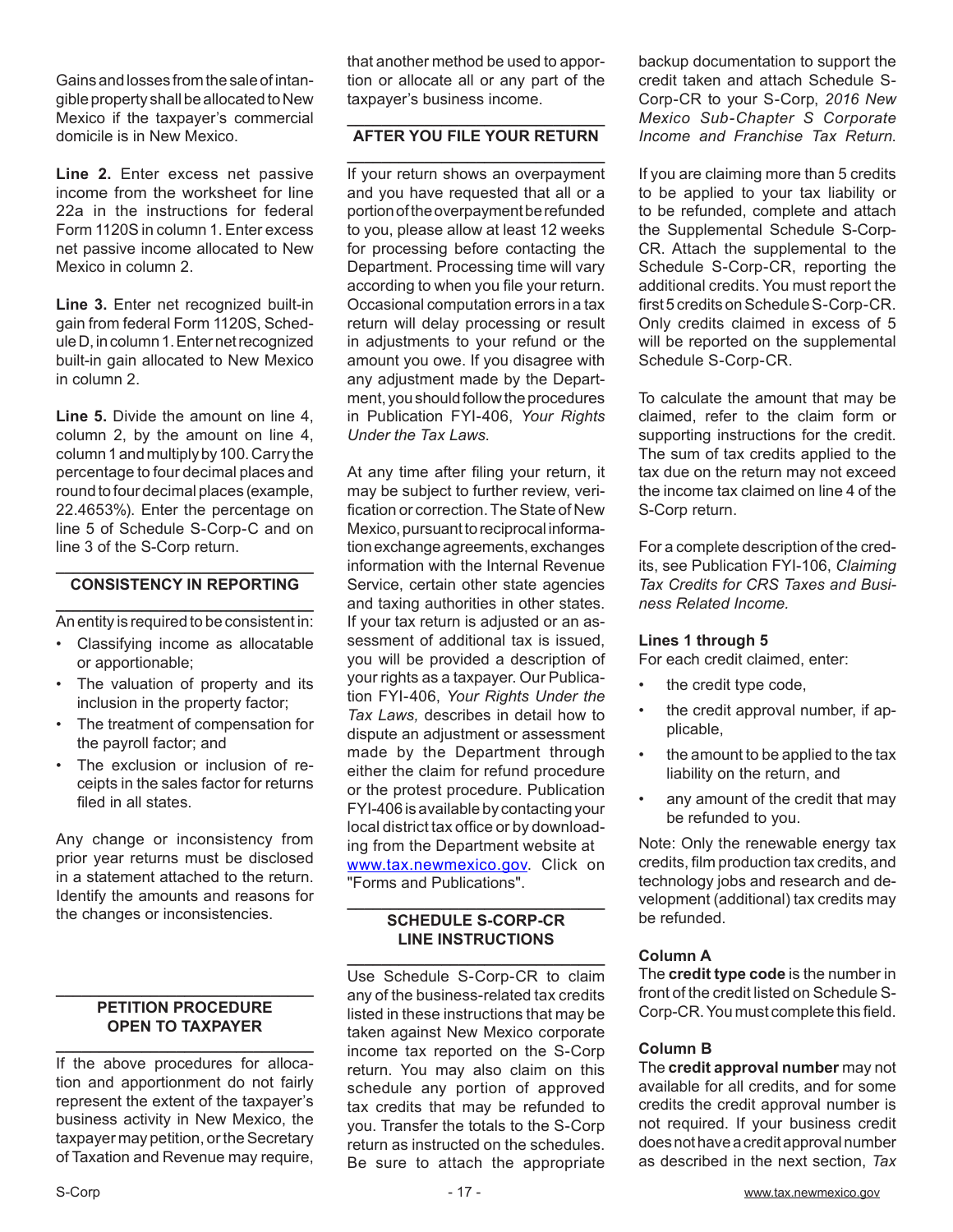*Credit Types,* leave the credit approval number field blank.

If you are claiming multiple credits for the same credit type, list each credit separately.

For example: Taxpayer X has received investment vouchers 123456-1 and 123456-2 for two separate affordable housing tax credits. X's return shows a liability of \$80 before applying any tax credits. X wants to use the remaining \$50 from available carry forward on voucher 123456-1, and \$30 from voucher 123456-2. On line 1, X enters A01 in the credit type column, enters 123456-1 in the credit approval number column, and \$50 in the amount claimed column. The fourth column is left blank because the affordable housing tax credit cannot be refunded. On line 2, X enters A01 in the credit type column, enters 123456-2 in the credit approval number column, and \$30 in the amount claimed column. A separate entry is made for each credit.

#### **Column C**

Enter the sum of the column C on line A, Schedule CIT-CR. Enter the sum of column D on line B, Schedule CIT-CR.

If you are claiming more than 5 credits to be applied to your tax liability or to be refunded, lines A and B of the Schedule S-Corp-CR must include the sum of all credits reported on both the Schedule S-Corp-CR and the supplemental to the Schedule S-Corp-CR.

Make sure you transfer the amounts to the correct line on the S-Corp return, as follows:

- Transfer the total credits to be applied to the liability due from Schedule S-Corp-CR, line A, to line 5 of the S-Corp return.
- Transfer the tax credits to be refunded from Schedule S-Corp-CR, line B, to line 21 of the S-Corp return.

#### **\_\_\_\_\_\_\_\_\_\_\_\_\_\_\_\_\_\_\_\_\_\_\_\_\_\_\_\_\_\_ TAX CREDIT TYPES \_\_\_\_\_\_\_\_\_\_\_\_\_\_\_\_\_\_\_\_\_\_\_\_\_\_\_\_\_\_**

**Credit Type Code A01 Affordable Housing Tax Credit.**  Beginning January 1, 2006, the Mortgage Finance Authority (MFA) issues

vouchers to persons who have invested in affordable housing projects. The vouchers, good for up to 50% of the investment, may be sold or transferred, provided the MFA is notified of the transfer and a voucher has been re-issued to the transferee. "Affordable housing" covers land acquisition, construction, building acquisition, remodeling, improvement, rehabilitation, conversion or weatherization for single-family residences approved by MFA and multifamily residential housing located in a county of fewer than 100,000 persons.

MFA may issue an investment voucher to a person who has made an investment of land, buildings, materials, cash or services for an affordable housing project approved by MFA or for a trust fund administered by MFA. After receiving the vouchers from MFA, the taxpayer may apply the credit against gross receipts, compensating, withholding, personal income or corporate income tax liabilities and carry unused credits forward for five years. The credit may not be refunded.

To claim the credit, complete and attach Form RPD-41301, *Affordable Housing Tax Credit Claim Form,* to your S-Corp along with Schedule S-Corp-CR. Attach a copy of the investment vouchers for which you are claiming a credit.

In the **Credit Approval Number** box, enter the number assigned by MFA on the investment voucher. If transferred enter the new credit number assigned by MFA.

#### **Credit Type Code A03 Agricultural Water Conservation**

**Tax Credit.** A taxpayer may claim a credit against the taxpayer's personal or corporate tax liability for expenses incurred by the taxpayer for eligible improvements in irrigation systems or water management methods. Eligible improvements means an improvement that is:

- made on or after January 1, 2008 but not after January 1, 2013;
- consistent and complies with a water conservation plan approved by the local soil and water conservation district in which the improvement is located; and
- primarily designed to substantially

conserve water on land in New Mexico that is owned or leased by the taxpayer and used by the taxpayer or the taxpayer's lessee to produce agricultural products, harvest or grow trees, or sustain livestock.

**NOTE**: The agricultural water conservation tax credit provisions are repealed effective January 1, 2013; however, a taxpayer may claim a carryforward of the credit.

To claim the credit against any corporate income tax due, complete Form RPD-41319, *Agricultural Water Conservation Tax Credit Claim Form*, and attach it to your S-Corp with Schedule S-Corp-CR. This credit may not be refunded but you may carry unused credit forward for five consecutive years.

In the **Credit Approval Number** box, enter the last day of the tax year when the credit was first eligible to be claimed.

### **Credit Type Code A04**

**Advanced Energy Tax Credit**. A qualified electricity generating facility located in New Mexico may be eligible to apply for and claim the advanced energy tax credit (advanced energy income tax credit, advanced energy corporate income tax credit and the advanced energy combined reporting tax credit). The amount of the credit is 6% of the eligible generation plant costs. The aggregate amount of tax credit that may be claimed with respect to a qualified generating facility is limited to \$60,000,000.

Once the certificate of eligibility is issued by the New Mexico Environment Department (NMENV), obtain approval from TRD by submitting a completed Form RPD-41333, *Advanced Energy Tax Credit Application*, a certificate of eligibility, and other information TRD requires to determine the amount of tax credit allowed. The application must be submitted within one year following the end of the calendar year in which the eligible generation plant costs are incurred. The right to claim the credit may be allocated to other taxpayers who are interest owners in the qualified electric generating facility. The *Notice of Allocation of Right to*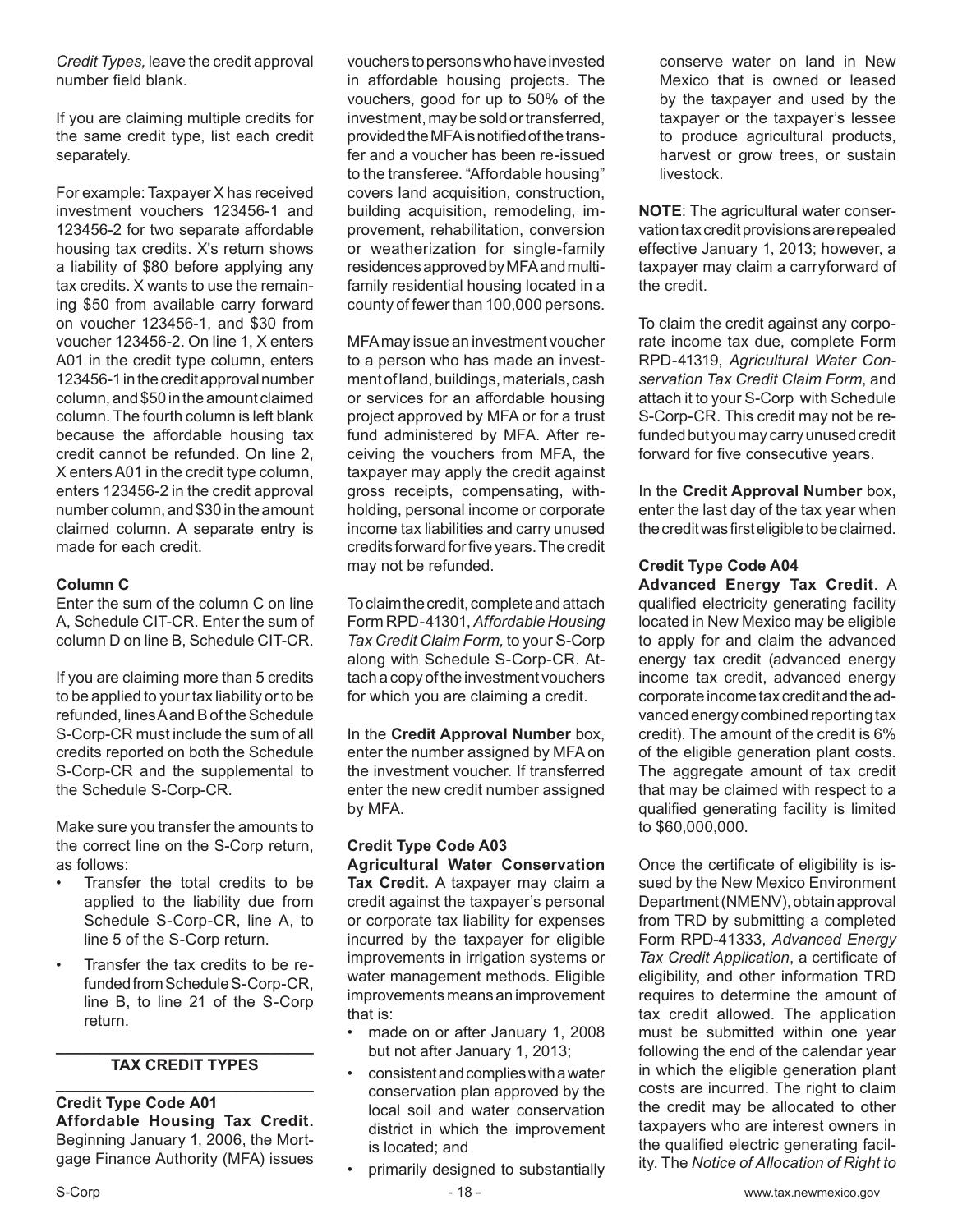*Claim Advanced Energy Tax Credits* is required to be attached to RPD-41333 to allocate the credit to interest owners.

Once approved, you may claim this credit by completing Form RPD-41334, *Advanced Energy Tax Credit Claim Form,* and attaching it to your S-Corp with Schedule S-Corp-CR. This credit may not be refunded but you may carry unused credit forward for up to ten years.

In the **Credit Approval Number** box, enter the number issued by the Taxation and Revenue Department. The credit approval number is identified on your credit approval letter. If your approval letter does not show a credit approval number, leave this box blank.

#### **Credit Type Code A05 Agricultural Biomass Income Tax**

**Credit.** A credit is available for a taxpayer who owns a dairy or feedlot and who files a personal or corporate income tax return for a taxable year beginning on or after January 1, 2011 and ending prior to January 1, 2020. TRD may allow a credit equal to \$5 per wet ton of agricultural biomass transported from the taxpayer's dairy or feedlot to a facility that uses agricultural biomass to generate electricity or make biocrude or other liquid or gaseous fuel for commercial use.

To qualify for this credit, you must first obtain a certificate of eligibility from the Energy, Minerals and Natural Resources Department (EMNRD). Once the certificate of eligibility is issued by EMNRD, obtain approval from TRD by submitting a completed Form RPD-41362, *Agricultural Biomass Income Tax Credit Approval*, and the certificate of eligibility to TRD. TRD will approve the credit and return the approved form to the owner or holder.

Once approved, you may claim this credit by completing Form RPD-41361, *Agricultural Biomass Income Tax Credit Claim Form*, and attaching it to your S-Corp with Schedule S-Corp-CR. Excess credit may not be refunded but may be carried forward for a maximum of four consecutive tax years following the year TRD approved the credit. In the **Credit Approval Number** box,

enter the credit number assigned by TRD on Form RPD-41362, *Agricultural Biomass Tax Credit Approval*. If the tax credit was transferred to you, enter the new credit number from Form RPD-41363, *Notice of Transfer of Agricultural Biomass Tax Credit*.

### **Credit Type Code B01**

**Business Facility Rehabilitation Credit.** The business facility rehabilitation credit is enacted for some pre-approved costs of restoration, rehabilitation, or renovation of a qualified business facility located in a New Mexico enterprise zone. The facility must be suitable for use and put into service in the manufacturing, distribution, or service industry immediately after the restoration, rehabilitation, or renovation project. This credit is for 50% of the pre-approved costs, not to exceed \$50,000.

To claim the credit, you must receive certification from the Enterprise Zone Program Officer of the New Mexico Economic Development Department (EDD). You are required to complete CIT-5, *Qualified Business Facility Rehabilitation Credit,* and submit it with the certificate of completion issued by the EDD. An amount exceeding the tax liability can not be refunded, but may be carried forward for four consecutive years.

**NOTE:** This credit is not currently available. It was enacted in 1994 to administer the Federal Enterprise Zone Program supporting the renovation and rehabilitation of damaged or destroyed structures in community areas designated as enterprise zones. However, the Federal Enterprise Zone Program has been discontinued and, after 2006, the New Mexico EDD has listed the New Mexico Enterprise Zone Program as an inactive program.

For more information on building revitalization programs in New Mexico, contact the New Mexico EDD at (505) 827-0300.

### **Credit Type Code B02**

**Blended Biodiesel Fuel Tax Credit.**  Beginning January 1, 2007 but not after December 31, 2012, a rack operator or supplier who is required to pay the special fuel excise tax and who files a New Mexico personal or corporate income tax return may claim a credit against the tax due on the return for each gallon of blended biodiesel fuel on which that person paid, or would have paid, the special fuel excise tax in the tax year, but for certain deductions allowed for special fuel sold or the treaty exemption for North Atlantic Treaty Organization use.

**NOTE**: The blended biodiesel tax credit is not available for tax years beginning on or after January 1, 2013; however, a taxpayer may claim a carryforward of the credit for five years from the date of the certificate of eligibility. The credit may not be refunded.

To qualify for the credit, a taxpayer must be a registered New Mexico supplier who files Form RPD-41306, *Combined Fuel Tax Report*, reporting qualifying biodiesel fuel receipts.

Once approval is granted for eligibility, to claim the credit, complete Form RPD-41340, *Blended Biodiesel Fuel Tax Credit Claim Form*, and attach it to your S-Corp with Schedule S-Corp-CR.

Leave the **Credit Approval Number**  box blank. An approval number is not required to claim this credit.

#### **Credit Type Code C02**

**Corporate-Supported Child Care Tax Credit:** Corporations providing or paying for licensed childcare services for employees' children under 12 years of age may deduct 30% of eligible expenses from their corporate income tax liability for the tax year in which the expenses occur, not to exceed \$30,000. An amount exceeding the tax liability can not be refunded, but may be carried forward for three consecutive years.

To claim the credit, complete Form CIT-3, *Corporate Child Care Credit,* and submit it with your S-Corp and Schedule S-Corp-CR. In the **Credit Approval Number** box, enter the last day of the tax year when the credit was first eligible to claim.

#### **Credit Type Code E01**

**Electronic Card-Reading Equipment Tax Credit.** New Mexico has a one-time income tax credit for businesses that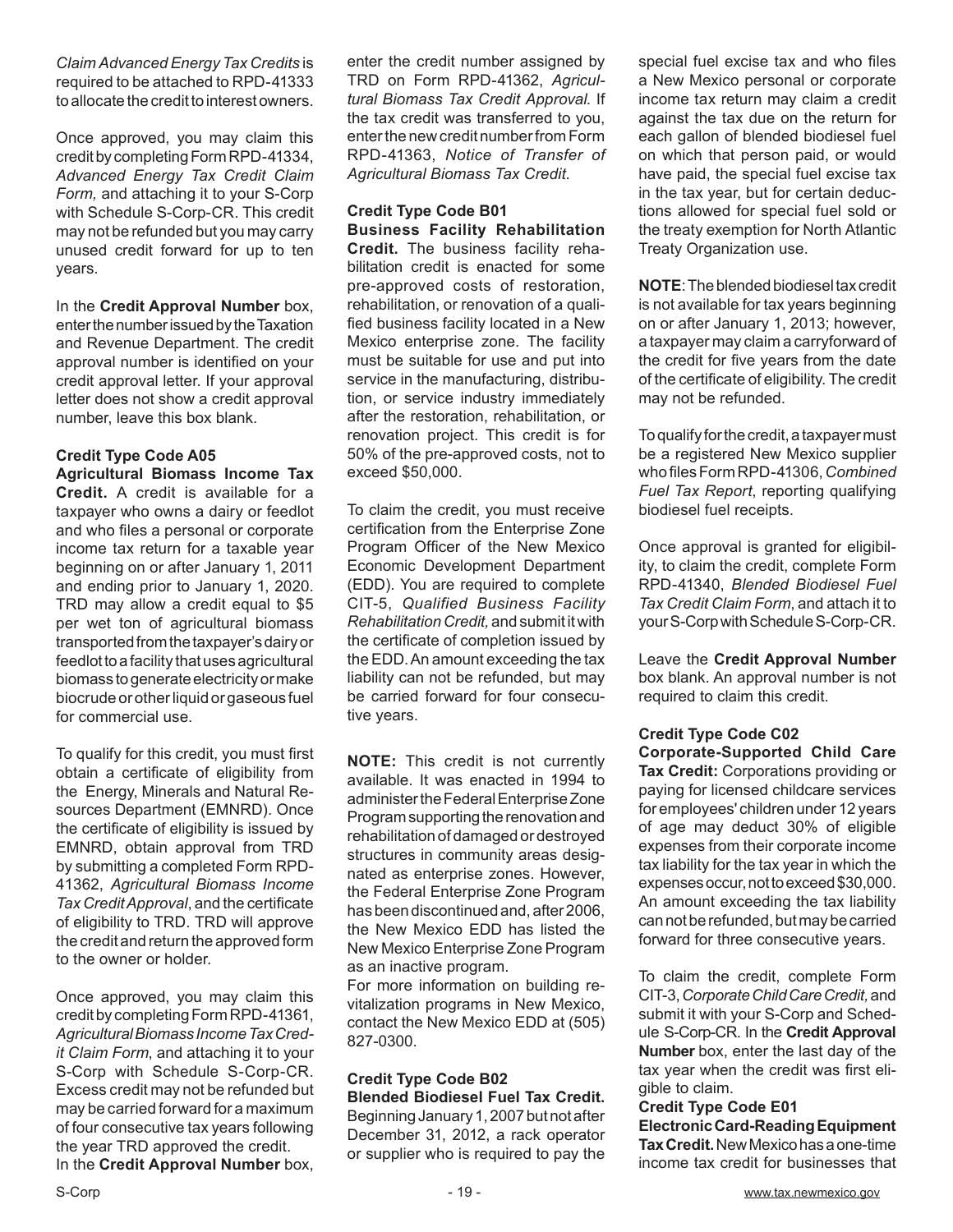purchase electronic identification card readers for age verification. A business may claim this credit on a New Mexico personal income tax return or corporate income and franchise tax return if:

- The business is licensed to sell cigarettes, tobacco products or alcoholic beverages, *and*
- • The business has purchased, and is using, equipment that electronically reads identification cards to verify age.

The credit amount is \$300 for each business **location** using electronic identification card-readers. The owner, member or partner of a pass-through entity may claim a credit in proportion to the owner's interest in the partnership or other business association. The total credit claimed by all members of the partnership or association may not exceed \$300 for each business location.

Claim this non-refundable credit in the tax year the equipment was purchased and put into use. You cannot carry excess amounts forward or back into another tax year.

To claim the credit, complete and have notarized Form RPD-41246, *Income Tax Credit for Electronic Identification Card Reader, Purchase and Use Statement.* Enter the amount of credit on Schedule S-Corp-CR. Submit the statement and the S-Corp-CR with your S-Corp. When the credit (\$300) is split among spouses, owners, partners, or other business associations, each claimant must show the division of the total credit (\$300 per business location) on page 2 of Form RPD-41246. An amount exceeding the tax liability can not be refunded and may not be carried forward.

Leave the **Credit Approval Number** box blank. A credit approval number is not required to claim this credit.

#### **Credit Type Code F01**

S-Corp **- 20 - WWW.tax.newmexico.gov** - 20 - WWW.tax.newmexico.gov **Film Production Tax Credit.** The film production tax credit provides a credit for an eligible film production company. The amount of the credit is equal to 25% of direct production and direct postproduction expenditures. An additional 5% may be added for television shows subject to certain require-

ments. Direct production expenditures must be directly attributable to the production in New Mexico of a film or commercial audiovisual and both direct and post production expenditures must be subject to taxation by the State of New Mexico. Excluded from the credit are costs for which the film production company has already issued a nontaxable transaction certificate under Section 7-9-86 NMSA 1978.

To obtain approval for the credit, first apply to the New Mexico Film Office of the Economic Development Department (EDD). When it receives approval from EDD, the film production company may apply for Taxation and Revenue Department approval of the credit. See the *Application for Film Production Tax Credit*, Form RPD-41229.

Once approved, you may claim the credit by filing your personal or corporate income tax return. To claim the credit against tax due on your S-Corp return. Complete Schedule S-Corp-CR and attach it to your S-Corp return. Also attach Form RPD-41228, *Film Production Tax Credit Claim Form.*

Note: If you are an owner or affiliate of the film production company that was approved for the credit, do not enter more than that portion of approved credit that was distributed to you at the time the film production company received TRD approval for the credit. If you are not sure what your distributed amount is, contact the film production company.

**NOTE**: The amount of film production tax credit you may claim against your tax due on this return and the amount that you may receive as a refund are subject to certain limitations governing the payment of film production tax credit claims. See the instructions for the film production tax credit claim form for details regarding these limitations and how your claim may be impacted.

In the **Credit Approval Number** box, enter the credit approval number issued by the Taxation and Revenue Department. The credit approval number is identified on your credit approval letter. If your approval letter does not show a credit approval number, leave this box blank.

### **Credit Type Code G01**

**Geothermal Ground-Coupled Heat Pump Tax Credit.** A credit is available for a taxpayer who has purchased and installed a geothermal ground-coupled heat pump after January 1, 2010, but before December 31, 2020. To qualify for the tax credit, the taxpayer must install the pump in a residence, business or agricultural enterprise in New Mexico owned by that taxpayer or by a partnership or other business association of which the taxpayer is a member. The credit, which may not exceed \$9,000, is available for up to 30% of the purchase and installation costs. This credit may not be refunded, but unused credit may be carried forward for a maximum of ten consecutive years following the tax year for which the credit was approved.

To qualify for this credit, you must first obtain a certificate of eligibility from the New Mexico Energy, Minerals and Natural Resources Department. To claim this credit against any corporate income tax due, complete and attach RPD-41346, *Geothermal Ground-Coupled Heat Pump Tax Credit Claim Form,* to your S-Corp with Schedule S-Corp-CR. Attach a copy of the certificate which you are claiming credit.

In the **Credit Approval Number** box, enter the certificate number shown on the credit approval document issued to you by EMNRD.

## **Credit Type Code G02**

**Intergovernmental Business Tax Credit.** A corporation engaged in growing, processing or manufacturing may receive a credit for up to 50% of all taxes imposed by an Indian nation, tribe or pueblo located wholly or partly in New Mexico on income from new business activity on Indian land. **Exception**: A tax eligible for credit under Section 7-29C-1 NMSA 1978, or any other intergovernmental business tax credit that provides a similar credit may not be counted for intergovernmental business tax credit. Such taxes are oil and gas severance tax, oil and gas conservation tax, oil and gas emergency school tax, oil and gas ad valorem production tax on products severed from Indian tribal land, or a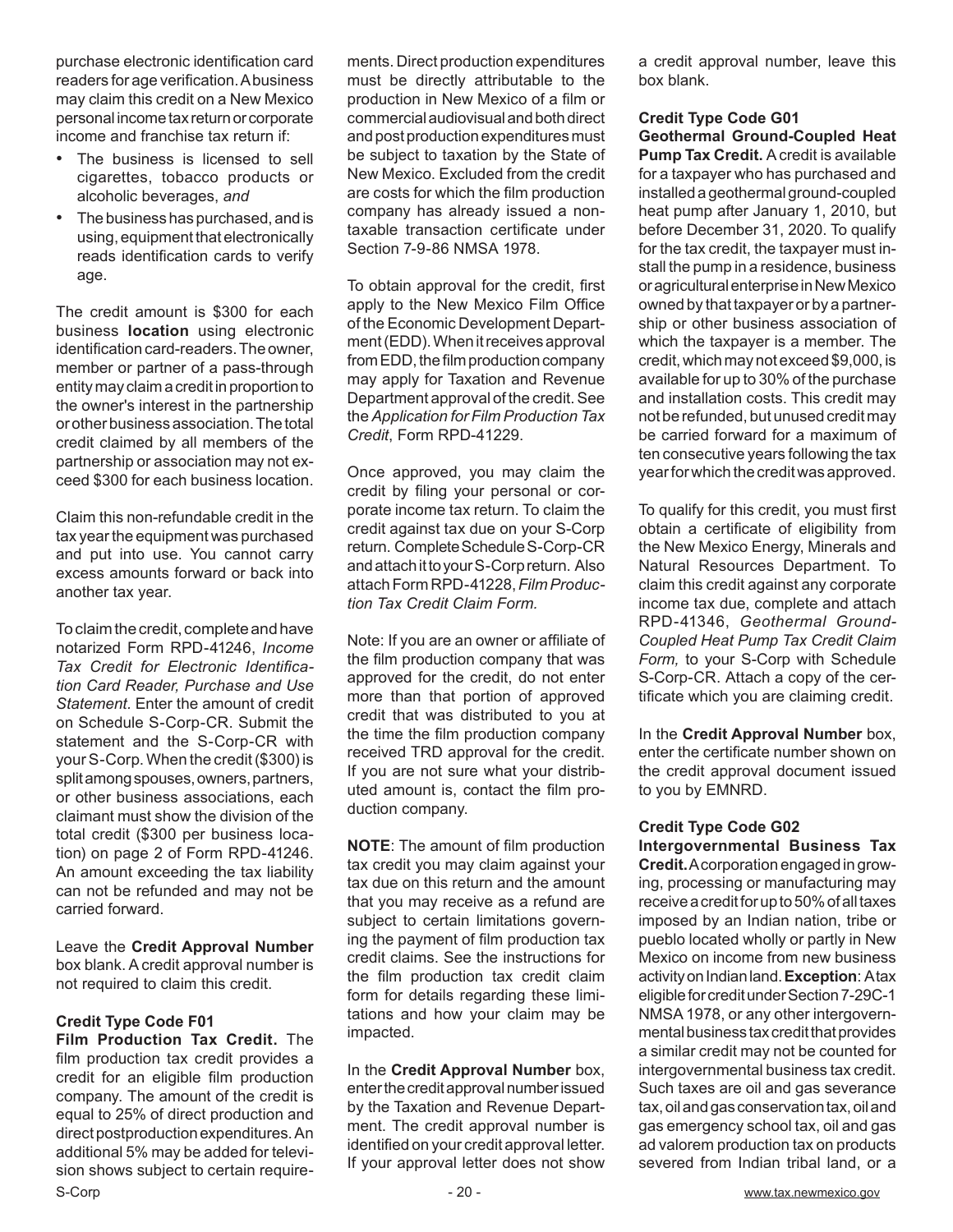tax imposed on the privilege of severing products from tribal land. The law limits the credit to income from a new business established on tribal land after July 1, 1997. A new business is a manufacturer or processor occupying a new business facility or a grower who begins operations in New Mexico after July 1, 1997.

To claim this credit against any corporate income tax due, attach a **statement establishing entitlement to the credit** with **proof of payment of tax to an Indian nation, tribe or pueblo** on which the credit is based to your S-Corp along with Schedule S-Corp-CR.

Leave the **Credit Approval Number**  box blank. A credit approval number is not required to claim this credit.

#### **Credit Type Code J01**

**Job Mentorship Tax Credit.** A taxpayer owning a New Mexico business may claim a Job Mentorship Tax Credit for employing qualified students who take part in a career preparation education program. The credit equals 50% of gross wages paid to a maximum of ten qualified students. The business must employ the students for up to 320 hours each during the tax year. A taxpayer may not claim a credit for one qualified individual for more than three tax years. The maximum credit for one tax year is \$12,000.

Obtain a Form RPD-41280, *Job Mentorship Tax Credit Certificate,* from the secondary school operating the career preparation education program for each qualified student you employ.

To claim this credit against corporate income tax, complete Form RPD-41281, *Job Mentorship Tax Credit Claim Form,* and attach it to your S-Corp with Schedule S-Corp-CR. Also, attach a Form RPD-41280, *Job Mentorship Tax Credit Certificate,* for each qualified student employed during the tax year. This credit may not be refunded but you may carry unused credit forward for three consecutive years.

A partnership or other business association of which the taxpayer is a member may claim a credit in proportion to the taxpayer's interest in the partnership or association.

Leave the **Credit Approval Number** box blank. A credit approval number is not required to claim this credit.

#### **Credit Type Code L01 Land Conservation Incentives Credit.** Corporations who donate land,

or interest in land, to private or public conservation agencies for conservation purposes may claim a credit from personal or corporate income tax, equal to 50% of the fair market value of the land transferred up to \$100,000 for donations made prior to January 1, 2008, and \$250,000 for donations made on or after January 1, 2008. Additionally for a donation made on or after January 1, 2008, the credit may be sold, exchanged or transferred in increments of \$10,000 or more.

To apply for this credit contact the New Mexico Energy, Minerals and Natural Resources Department (EMNRD) who certifies the eligibility of the donation. Once the certificate of eligibility is received from EMNRD, complete Form RPD-41335, *Land Conservation Incentives Tax Credit Application*, and submit to TRD with a copy of the certificate of eligibility.

Once approval is received from TRD, claim this credit by completing Form RPD-41282, *Land Conservation Incentives Credit Claim Form,* and attach it to your S-Corp with Schedule S-Corp-CR. Also, attach the letter received from EMNRD certifying treatment as a qualified donation. Unused credit may not be refunded but may be carried forward for up to 20 consecutive years following the year in which the qualified donation occurred.

In the **Credit Approval Number** box, enter the credit number assigned by TRD on Form RPD-41335, *Land Conservation Incentives Credit Application*. If the credit was transferred, enter the new credit number from Form RPD-41336, *Notice of Transfer of Land Conservation Incentives Tax Credit*.

#### **Credit Type Code P01 Preservation of Cultural Property**

**Credit.** The credit for preservation of cultural property is 50% of the costs of a project for the restoration, rehabilitation or preservation of cultural property listed on the official New Mexico Register of Cultural Properties, not to exceed \$25,000. Beginning in 2009, if the property is also located in an arts and cultural district certified by the state or a municipality pursuant to the Arts and Cultural District Act, a maximum of \$50,000 credit will be allowed.

The Cultural Properties Review Committee must approve the project plan before the restoration begins and certify that the completed project conforms to the plan.

To claim this credit against any corporate income tax due, complete Form CIT-4, *New Mexico Preservation of Cultural Property Credit,* and attach it to your S-Corp along with a copy of the Part 2 approval from the New Mexico Cultural Properties Review Committee and the approval from the New Mexico Arts and Cultural Districts Coordinator, if applicable. An amount exceeding the tax liability can not be refunded, but may be carried forward for four consecutive years.

In the **Credit Approval Number** box, enter the log number shown on the project approval document issued to you by the Historic Preservation Division.

#### **Credit Type Code R01**

**Rural Job Tax Credit.** A Rural Job Tax Credit is available for employers in rural areas of New Mexico who qualify for Job Training Incentive Program (JTIP) assistance. Eligible employers may earn the rural job tax credit for each qualifying job created after July 1, 2000. The employer must certify the wages paid to each eligible employee. See Form RPD-41247*, Certificate of Eligibility for the Rural Job Tax Credit,* on the TRD website, www.tax.newmexico.gov. Pre-approval is required.

Calculate the Rural Job Tax Credit at 6.25% of the first \$16,000 in wages paid for each qualifying job for no more than four qualifying periods in a Tier 1 area, and no more than two qualifying periods in a Tier 2 area. A rural area excludes Albuquerque, Corrales, Farmington, Las Cruces, Los Alamos County, Los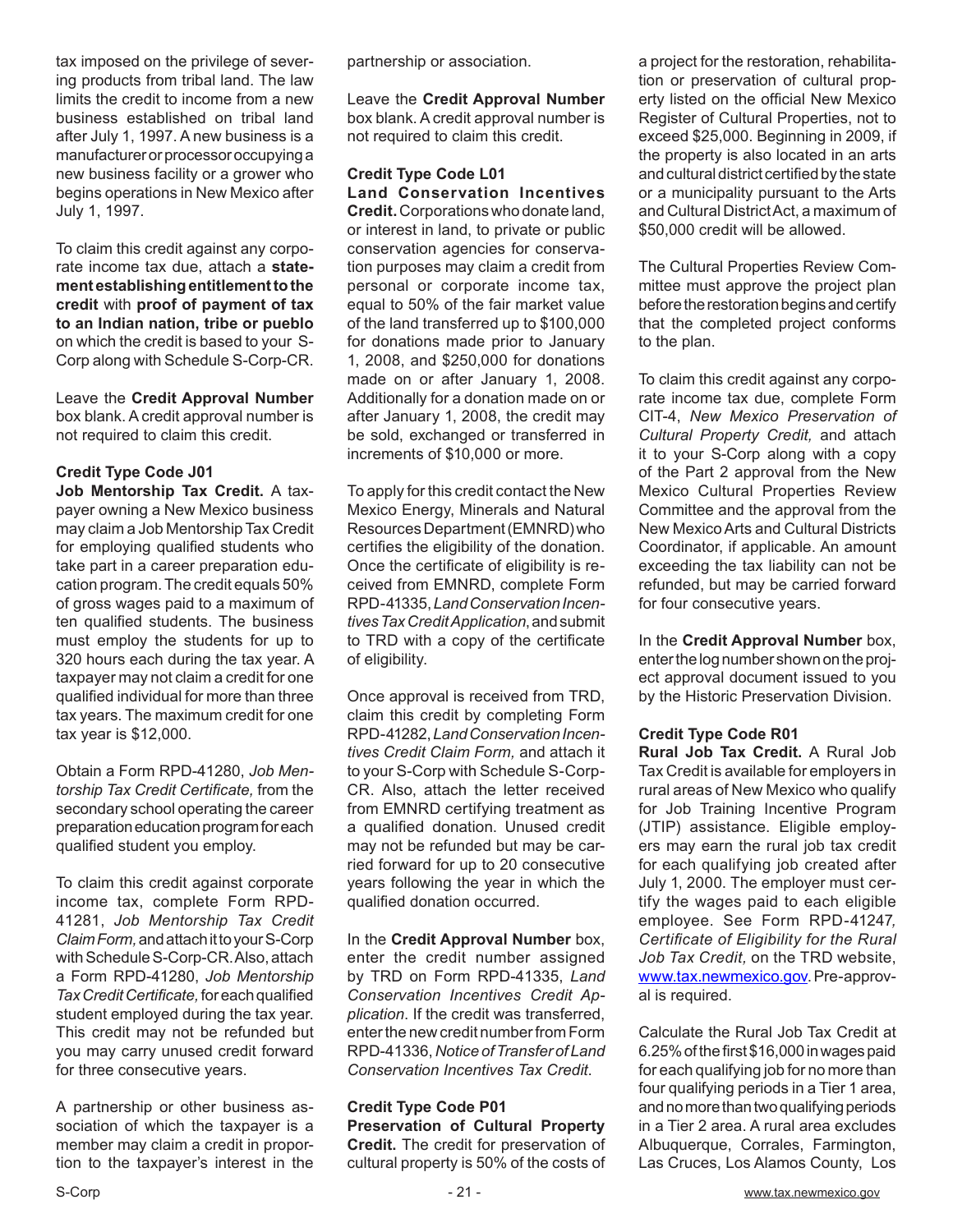Ranchos, Rio Rancho, Santa Fe, and Tijeras, and a ten-mile zone around these municipalities. Tier 2 areas are limited to Alamogordo, Carlsbad, Clovis, Gallup, Hobbs, and Roswell. Tier 1 is any rural area not part of a Tier 2 area. A qualifying period is 12 months.

The holder of the Rural Job Tax Credit document may apply all or part of the credit against the holder's combined state gross receipts, compensating and withholding taxes, or personal or corporate income tax.

To learn more about JTIP assistance, visit the New Mexico Economic Development Department website at www.gonm.biz/ or call (505) 827-0300 or (800) 374-3061.

To apply for this credit, complete Form RPD-41238, *Application for Rural Job Tax Credit,* attach a notarized completed Form RPD-41247, *Certificate of Eligibility for the Rural Job Tax Credit*, for each qualified job you claim in the eligible period, and send it to the address on the form.

Once approval is received from TRD, complete Form RPD-41243, *Rural Job Tax Credit Claim Form,* and submit it with your S-Corp along with Schedule S-Corp-CR. An amount exceeding the tax liability can not be refunded, but may be carried forward for three years from the date the credit is issued.

In the **Credit Approval Number** box, enter the credit approval number issued to you by the Taxation and Revenue Department. The credit approval number is identified on your credit approval letter. If your approval letter does not show a credit approval number, leave this box blank.

#### **Credit Type Code R03 Renewable Energy Production Tax**

**Credit.** Personal income and corporate income taxpayers receive credit for producing electricity by solar light or heat, wind, or biomass for 10 consecutive years beginning on the date the qualified energy generator begins producing electricity. A qualifying energy generator means a facility with at least one megawatt generating capacity located in New Mexico that produces electricity using a qualified energy resource and that sells that electricity to an unrelated person.

To qualify, the taxpayer must either hold title to a qualified energy generator that first produced electricity on or before January 1, 2018, or lease property upon which a qualified energy generator operates from a county or municipality, under the authority of an industrial revenue bond. EMNRD must first approve the qualified energy generator and the business claiming the credit.

When approval is received from EM-NRD, claim the credit by attaching to your S-Corp, Schedule S-Corp-CR, a completed Form RPD-41227, *Renewable Energy Production Tax Credit Claim Form*, the certificate of eligibility issued by EMNRD, the Allocation Notice approved by EMNRD if applicable, and documentation of the amount of electricity produced by the facility in the tax year. The credit may be deducted from the taxpayer's corporate or personal income tax liability for which the credit is claimed. If the amount of the tax credit exceeds the taxpayer's corporate or personal income tax liability for the tax year:

- 1. The excess may be carried forward for 5 years, or
- 2. If the tax credit was issued with respect to a qualified energy generator that first produced electricity using a qualified energy resource on or after October 1, 2007, the excess shall be refunded to the taxpayer.

In the **Credit Approval Number** box, enter the last day of the tax year when the electricity was produced for which you are claiming a credit or a carryforward.

#### **Credit Type Code S02 Sustainable Building Tax Credit.** A credit is available for the construction in New Mexico of a sustainable building or for the renovation of an existing building in New Mexico into a sustainable building or the permanent installation of manufactured housing, regardless of where the housing is manufactured, that is a sustainable building.

A credit may not be claimed for tax years

beginning on or after January 1, 2017. The building may be for residential or commercial use, but is not available for a building owned by an entity that does not file a New Mexico corporate or personal income tax return. The credit is available for residential and commercial buildings, after the construction, installation or renovation of the sustainable building is complete. To qualify for the tax credit, the building must have achieved a silver or higher certification level in the LEED green building rating system or the build green New Mexico rating system.

To apply for this credit, you must first obtain a certificate of eligibility by contacting the New Mexico Energy, Minerals and Natural Resources Department. Once the certificate of eligibility is issued, you must promptly complete and submit Form RPD-41327, *Sustainable Building Tax Credit Approval,*  along with a copy of the certificate of eligibility*,* to the Taxation and Revenue Department before claiming the credit on your New Mexico income tax return.

To claim this credit against any corporate income tax due, complete and attach Form RPD-41329, *Sustainable Building Tax Credit Claim Form,* to your S-Corp with Schedule S-Corp-CR. Attach a copy of the letter of eligibility for which you are claiming a credit.

The credit is not refundable but may be carried forward for seven years from the tax year in which the Department approved the credit.

In the **Credit Approval Number** box, enter the credit number assigned by TRD on Form RPD-41327, *Sustainable Building Tax Credit Approval*. If the credit was transferred to you, enter the new credit number assigned by TRD on Form RPD-41342, *Notice of Sustainable Building Tax Credit*.

#### **CREDIT TYPE CODE T01 Technology jobs (additional) tax credit**

The technology jobs tax credit is 4% of qualified expenditures for conducting research and development. If you increase your annual payroll by at least \$75,000 for every \$1 million in qualified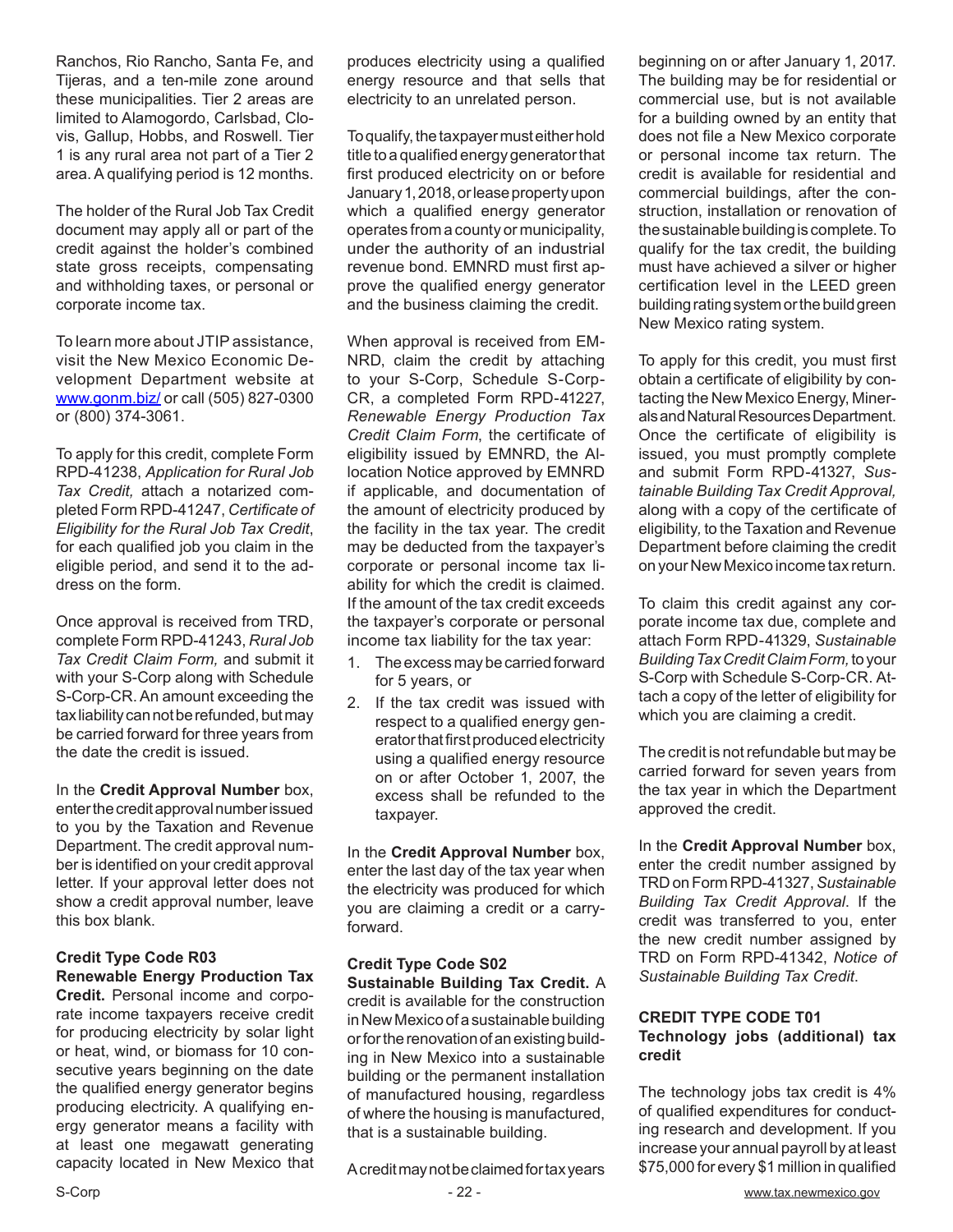expenditures you claim in a tax year, an additional 4% credit is available. The basic and additional credits double for businesses in rural areas. Qualified expenditures must be made prior to January 1, 2016, to qualify.

**NOTE:** You may apply only additional technology jobs tax credits to your income tax liability.

You must make the eligible expenditures for research and development at a qualified facility. For a description of qualified expenditures, see the instructions for Form RPD-41239, *Application for Technology Jobs Tax Credit*.

The holder of the technology jobs tax credit document may apply all or part of the credit against the holder's combined state gross receipts and compensating and withholding taxes. If you earned additional credits, you may claim that amount against personal or corporate income taxes.

#### **Carry Forward Information**

An amount exceeding the tax liability is not refundable, but you may carry it forward.

#### **How To Apply For This Credit**

The technology jobs tax credit provisions are not available for qualified expenditures made after January 1, 2016. However, if you have been approved for the technology jobs tax credit; you may carry forward any unused credit amounts in subsequent periods.

A taxpayer with expenditures made after January 1, 2016, should review Form RPD-41385, *Application for Technology Jobs and Research and Development Tax Credit*, to see if that credit is available to them.

#### **How To Claim This Credit**

After you receive approval from the Department, you may claim the credit by following these steps:

- 1. Complete Form RPD-41244, *Technology Jobs and Research and Development Tax Credit Claim Form*.
- 2. Complete Schedule CIT-CR.
	- In the **Credit Approval Number** box, enter the credit approval number the Department issued

to you. The number is identified on your credit approval letter. If the letter does not show a credit approval number, leave this box blank.

- In the **Amount Claimed Applied To Tax Due** box, indicate the amount of the credit you want to apply to your liability.
- 3. Attach the following to your CIT-1:
	- RPD-41244, and
	- CIT-CR.
- 4. Submit RPD-41244 and CIT-CR along with your CIT-1.

#### **CREDIT TYPE CODE T02 Technology Jobs and Research and Development Tax Credit.**

This credit is 5% of qualified expenditures for conducting research and development. An additional 5% credit is available if the taxpayer increases its annual payroll by at least \$75,000 for every \$1 million in qualified expenditures it claims in a tax year. The basic and additional credits double for businesses in rural areas. To be eligible, qualified expenditures must be made on or after January 1, 2016.

The taxpayer must make the eligible expenditures for research and development at a qualified facility. For more information on qualified expenditures, see the instructions for Form RPD-41385, *Application for Technology Jobs and Research and Development Tax Credit*.

The holder of the Technology Jobs and Research and Development Tax Credit document may apply all or part of "basic" credits against the holder's combined state compensating, withholding, and gross receipts tax, less any local option gross receipts tax. "Basic" credit may be not be refunded but may be carried forward for three years from the date of the original claim.

If you have earned "additional" credits, you may claim that amount against personal or corporate income taxes. If the taxpayer is a qualified research and development small business, a portion of the "additional" credit can be refunded, based on the taxpayer's total qualified expenditures made in a

tax year. Any credit not claimed against the taxpayer's income tax or corporate income tax due, or refunded, may be carried forward for three years from date of the original claim.

**NOTE**: Taxpayers who claim the research and development small business tax credit are ineligible to claim the investment tax credit or the technology jobs and research and development tax credit for the same reporting period.

#### **How To Apply For This Credit**

To apply for the basic and additional credit, do the following:

- 1. Complete Form RPD-41385.
- 2. Send it along with your expenditure and payroll increase documentation to the address on RPD-41385.

#### **How To Claim This Credit**

After you receive approval from the Department, you may claim the credit by following these steps:

- 1. Complete Form RPD-41386, *Technology Jobs and Research and Development Tax Credit Claim Form*.
- 2. Complete Schedule CIT-CR.
	- In the **Credit Approval Number** box, enter the credit approval number the Department issued to you. The number is identified on your credit approval letter. If the letter does not show a credit approval number, leave this box blank.
	- In the **Amount Claimed Applied To Tax Due** box, indicate the amount of the credit you want to apply to your liability.
	- In column D, indicate the amount of the credit to be refunded, if eligible.
- 3. Attach the following to your CIT-1:
	- RPD-41386 and
	- CIT-CR.
- 4. Submit RPD-41386 and CIT-CR along with your CIT-1.

#### **Credit Type Code V01**

**Veterans Employment Tax Credit**. For tax years beginning on or after January 1, 2012 but not after December 31, 2016, a taxpayer who employs a qualified military veteran in New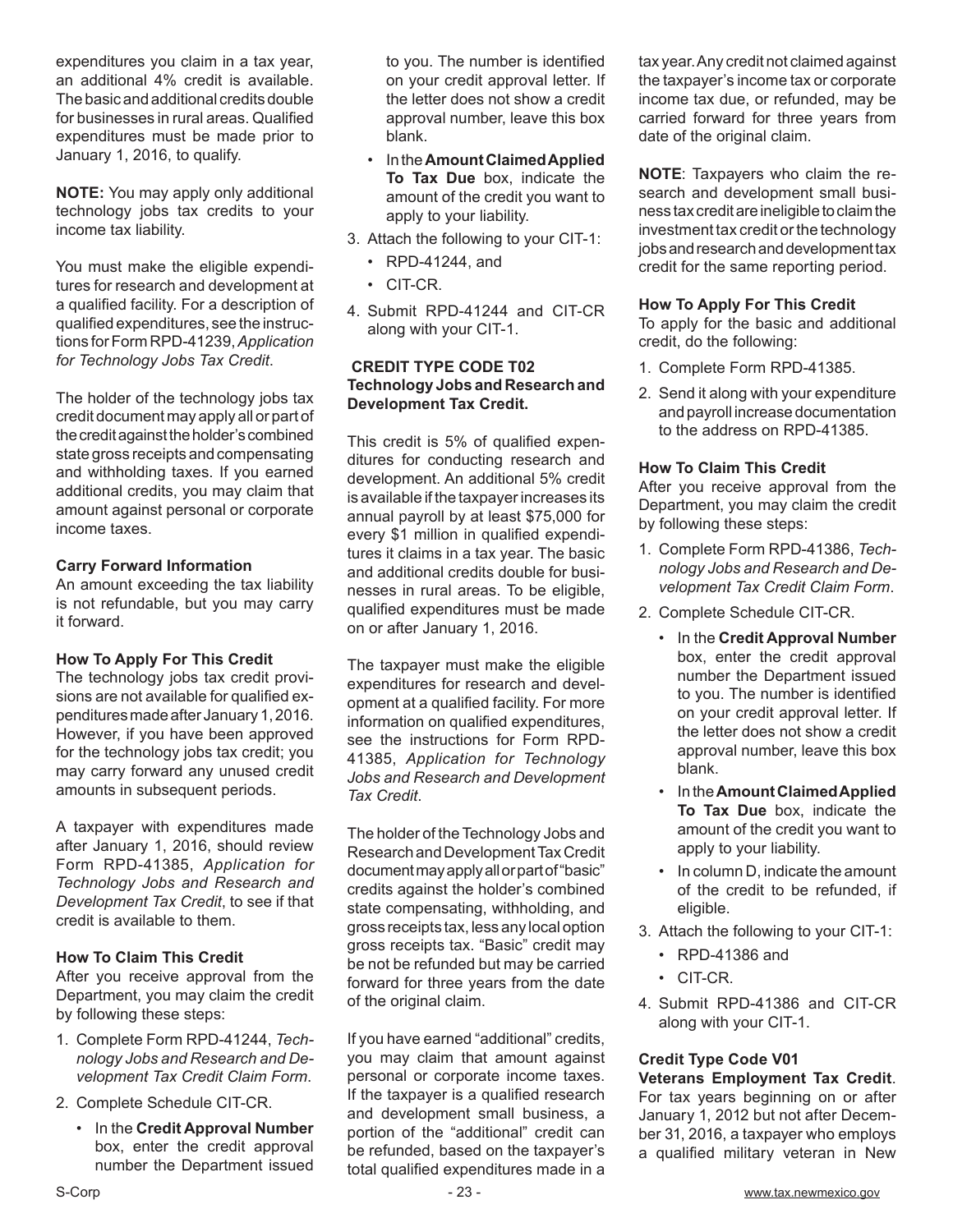Mexico is eligible for a credit against the taxpayer's personal or corporate income tax liability for up to \$1,000 for wages paid to the qualified military veteran. The veteran must have been hired within two years of receipt of an honorable discharge from a branch of the U.S. military and be employed at least 40 hours per week. If the veteran is employed for less than a full year, the credit for that year is reduced based on the ratio of the qualified period of employment over the full tax year of the employer. The taxpayer may not receive the credit for any individual qualified military veteran for more than one year from the date of hire. Multiple employers may not receive a credit for the same qualified military veteran, in the same tax year. The veteran employment tax credit is only allowed for the employment of a veteran who was not previously employed by the taxpayer prior to the individual's deployment.

To apply for the credit, complete Form RPD-41371, *Application for Veteran Employment Tax Credit,* and submit it to the Taxation and Revenue Department. For each eligible military veteran employed in the tax year, attach a completed Form RPD-41370, *Certification of Eligibility for the Veteran Employment Tax Credit.* If more than one eligible military veteran was employed during the tax year, a certification of eligibility for each military veteran for whom you wish to claim a credit must be attached and included. On the application, summarize the certifications attached and answer the questions establishing that you retain the status of an eligible employer. TRD will notify you when approved.

Once approved, you may claim the credit against corporate income tax due by submitting Form RPD-41372, *Veterans Employment Tax Credit Claim Form,* and Schedule S-Corp-CR along with your S-Corp. Excess credit may not be refunded, but may be carried forward for up to three years.

In the **Credit Approval Number** box, enter the credit claim number shown on your approved Form RPD-41371, *Veteran Employment Tax Credit Application*.

**\_\_\_\_\_\_\_\_\_\_\_\_\_\_\_\_\_\_\_\_\_\_\_\_\_\_\_\_\_\_**

#### **S-CORP-ES,** *SUB-CHAPTER S CORPORATE INCOME AND FRANCHISE ESTIMATED TAX PAYMENT VOUCHER*

\_\_\_\_\_\_\_\_\_\_\_\_\_\_\_\_\_\_\_\_\_\_\_\_\_\_\_\_\_\_ **WHO MUST FILE - Every entity subject to the corporate income tax may be required to pay estimated corporate income tax if its tax after applicable credits is \$5,000 or more in the current tax year. If the tax liability for the tax year is less than \$5,000, estimated quarterly payments are not required.** 

Estimated penalty and interest are assessed on the difference between the estimated payments and the amount of estimated tax due, computed using the lower of method 1, 2, 3 or 4. The Department automatically computes estimated payments using the lower of methods 1, 2 or 3. To use method 4, you must attach a completed Form RPD-41287, *2016 Calculation of Estimated Corporate Income Tax Penalty and Interest on Underpayment*, to the S-Corp return.

**How to determine the amount of your quarterly estimated tax payment:** To avoid penalty and interest for underpayment of estimated tax, calculate the estimated tax by one of the following methods:

- **• Method 1**--80% of the current year's estimated tax liability;
- **• Method 2** -- 100% of the previous year's tax liability if a full 12-month year;
- **• Method 3** -- 110% of the liability for the year immediately preceding the previous tax year if it was a full 12-month tax year and the return for the previous tax year has not been filed, and the extended due date for filing the return for the previous tax year has not occurred at the time the first estimated payment installment of the current tax year is due, or
- **• Method 4** -- 80% of the estimated tax liability for each quarter of the current tax year, calculated on a periodby-period basis, not accumulative.

When using methods 1, 2 or 3, estimated tax must be paid in four installments equal to 25% of the estimated tax. Method 4 requires an installment of 100% of the estimated tax payment calculated **for the quarter**.

Use the corporate income tax rates on page 9 to estimate your income tax liability.

#### **Restrictions on methods of computing the installment payment due.**

- **• Method 2** can only be used: (a) if a corporate tax return was filed for the immediate prior year, and (b) such prior year was a full 12-month or a 52/53-week year.
- **• Method 3** may be used only if the tax year immediately preceding the previous tax year was a full 12-month year, the return for the previous tax year has not been filed, and the extended due date for filing that return has not occurred at the time the first installment is due.
- **• Method 4** -- may be used by taxpayers whose corporate income tax less credits for the current tax year is \$5,000 or greater and whose income is seasonal or varied throughout the year may use method 4 to adjust required payments due for each fiscal quarter based on actual income received. If you owe penalty and interest on underpayment of estimated corporate income tax using the lowest of methods 1, 2 or 3, and method 4 applies, you may further lower the amount of penalty and interest you owe by using method 4.

To use method 4, complete Form RPD-41287, *2016 Calculation of Estimated Corporate Income Tax Penalty and Interest on Underpayment,* and attach it to your S-Corp return. Do not submit Form RPD-41287 if you do not qualify.

**Computing penalty and interest on underpayment or non-payment of estimated tax.** Underpayment or nonpayment of estimated tax is subject to penalty and interest. Penalty and interest accumulates from the due date of the estimated tax payment until the earlier of the date the payment is made, or the due date of the return. Penalty is calculated at a rate of 2% per month or partial month on the unpaid balance, and interest is computed on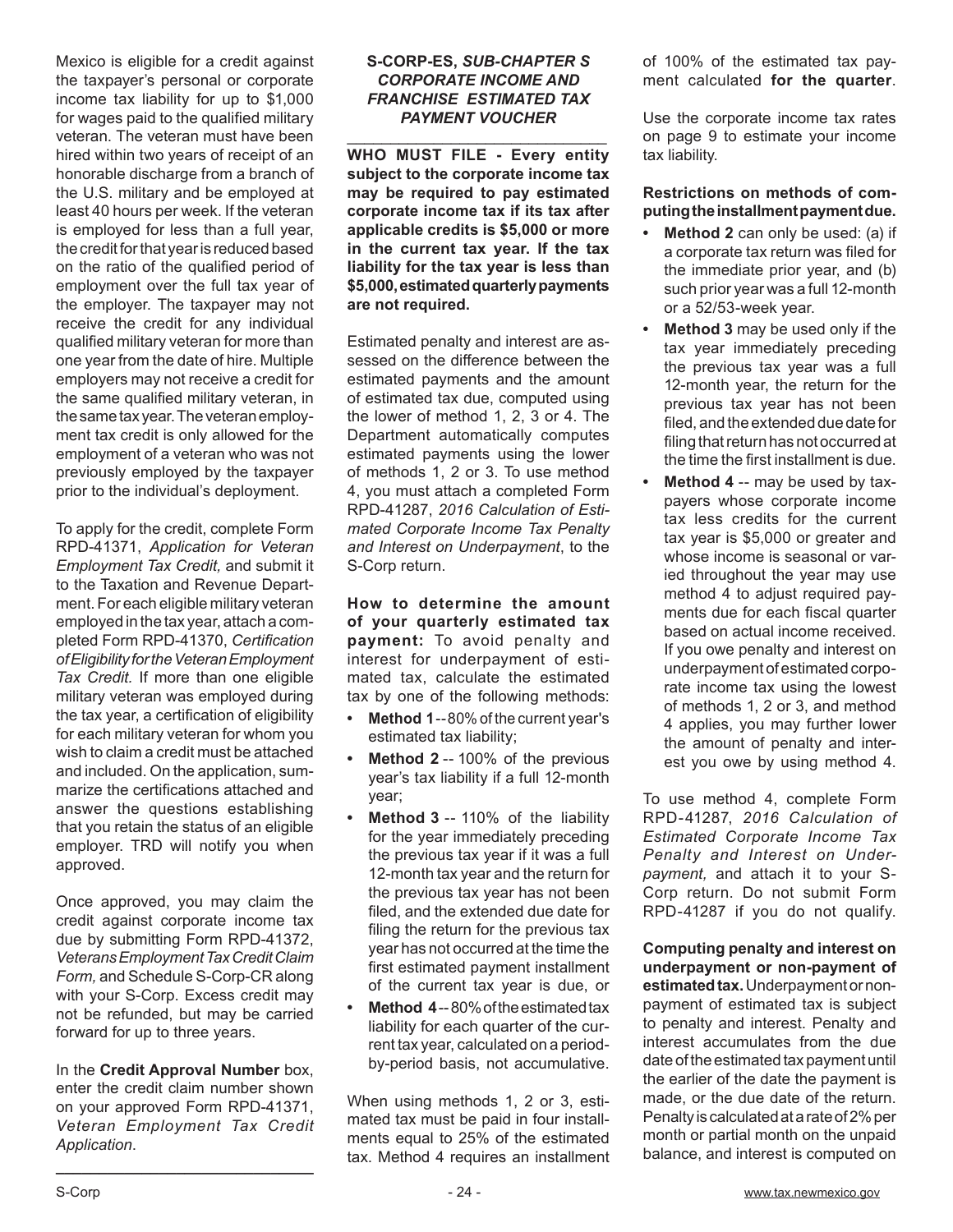a daily basis, at the rate established for individual income tax purposes by the U.S. Internal Revenue Code (IRC). The IRC rate changes quarterly. See the instructions for lines 17 and 18, S-Corp return, for a complete explanation of computing penalty and interest.

**When to pay estimated tax.** The estimated tax shall be paid in installments as follows: the estimated tax for the first, second, third, and fourth quarter of the year; due on or before the 15th day of the fourth, sixth, ninth and twelfth month of the tax year. Calendar year taxpayers' estimated installment payment due dates are April 15, June 15, September 15, and December 15.

Estimated income tax payments are timely if the United States Post Office postmark on the envelope bears a date on or before the due date. If the due date falls on a Saturday, Sunday, state or national legal holiday, the payment is timely if the postmark bears the date of the next business day. Delivery through a private delivery service is timely if the date recorded or marked by the private delivery service is on or before the due date.

#### **MAKING PAYMENT ON THE INTERNET**

Payment for estimated tax may be made using the Internet. Visit the Department's website and select "Online Services". Payment may be made at no charge by electronic check. You may also make tax payments by using any of these credit cards -Visa, MasterCard, American Express, or Discover Card for your online payment. A convenience fee of 2.40% is applied for using a credit card. The State of New Mexico uses this fee, calculated on the transaction amount, to pay charges from the credit card companies.

#### **MAKING PAYMENT BY CHECK OR MONEY ORDER**

You must complete S-Corp-ES payment voucher and mail the voucher and payment to the Department.

Note: When you provide a check as payment, you authorize the Department to use information from your check to make a one-time electronic fund transfer from your account. When we use information from your check to make an electronic fund transfer, funds may be withdrawn from your account as soon as the same day you make your payment.

#### **COMPLETING THE S-Corp-ES PAY-MENT VOUCHER**

Complete the S-Corp-ES payment voucher and submit it with your payment to:

New Mexico Taxation and Revenue Department P.O. Box 25127 Santa Fe, New Mexico 87504-5127

Write the tax year and S-Corp-ES on your check or money order. When completing the S-Corp-ES payment voucher, enter the corporation's name, address and federal employer identification number (FEIN). Enter the quarter and the amount of the estimated payment. Enter the last day of the tax year of the return which you are applying the payment. For calendar year returns, enter December 31 of the year of the return, or "12/31/2016". If filing a fiscal year return, enter the last day of the fiscal year. For example, if filing a return for July 1, 2016 through June 30, 2016, enter "06/30/2016". If the corporation making the estimated tax payment joins other corporations in filing the 2016 S-Corp return, enter the name, address and FEIN of the corporation that will be responsible for filing the S-Corp return.

If you submit one or more payments to the Department under an incorrect FEIN, you must submit a schedule of payments with your S-Corp. Provide the company name and FEIN as originally submitted on the S-Corp-ES payment voucher. Include the check number, date and amount of each payment.

The amount of tax deducted and withheld under the Withholding Tax Act or the Oil and Gas Proceeds and Pass-Through Entity Withholding Tax Act shall be deemed a payment of estimated tax. An equal amount of withheld tax shall be deemed paid on each due date for the applicable tax year unless the taxpayer establishes the dates on which all amounts were actually withheld, in which case the amounts withheld shall be deemed

payments of estimated tax on the dates on which the amounts were actually withheld. The taxpayer may apply this rule separately to amounts withheld under the Withholding Tax Act or the Oil and Gas Proceeds and Pass-Through Entity Withholding Tax Act.

**NOTE: When printing a payment voucher (S-Corp-ES, S-Corp-EXT or S-Corp-PV) from the Internet, the printer setting "Page Scaling" should be set to 'none' to prevent resizing. Do not cut the bottom portion of the payment voucher except where indicated--cut on the dotted line only.** 

#### **\_\_\_\_\_\_\_\_\_\_\_\_\_\_\_\_\_\_\_\_\_\_\_\_\_\_\_\_\_\_ ASSEMBLE YOUR RETURN \_\_\_\_\_\_\_\_\_\_\_\_\_\_\_\_\_\_\_\_\_\_\_\_\_\_\_\_\_\_**

#### **Assemble your return (and Payment Voucher if your return shows tax due)**.

Submit only original, official state forms. Copies and poor quality printed forms cause a delay in processing your return. **Keep a copy of your original return and attachments** in a safe place in case you need to refer to them at a later date. If someone prepares your return for you, **be sure to get a copy for your records.**

**NOTE: Do not use staples or tape to assemble your return.** 

#### **Privacy Notification**

The New Mexico Taxation and Revenue Department requires taxpayers to furnish federal employer identification numbers as a means of taxpayer identification. All information supplied electronically by taxpayers is protected using encryption and fire walls. Taxpayer information on returns is protected in accordance with the confidentiality provisions of the Tax Administration Act, [Section 7-1-8 NMSA 1978].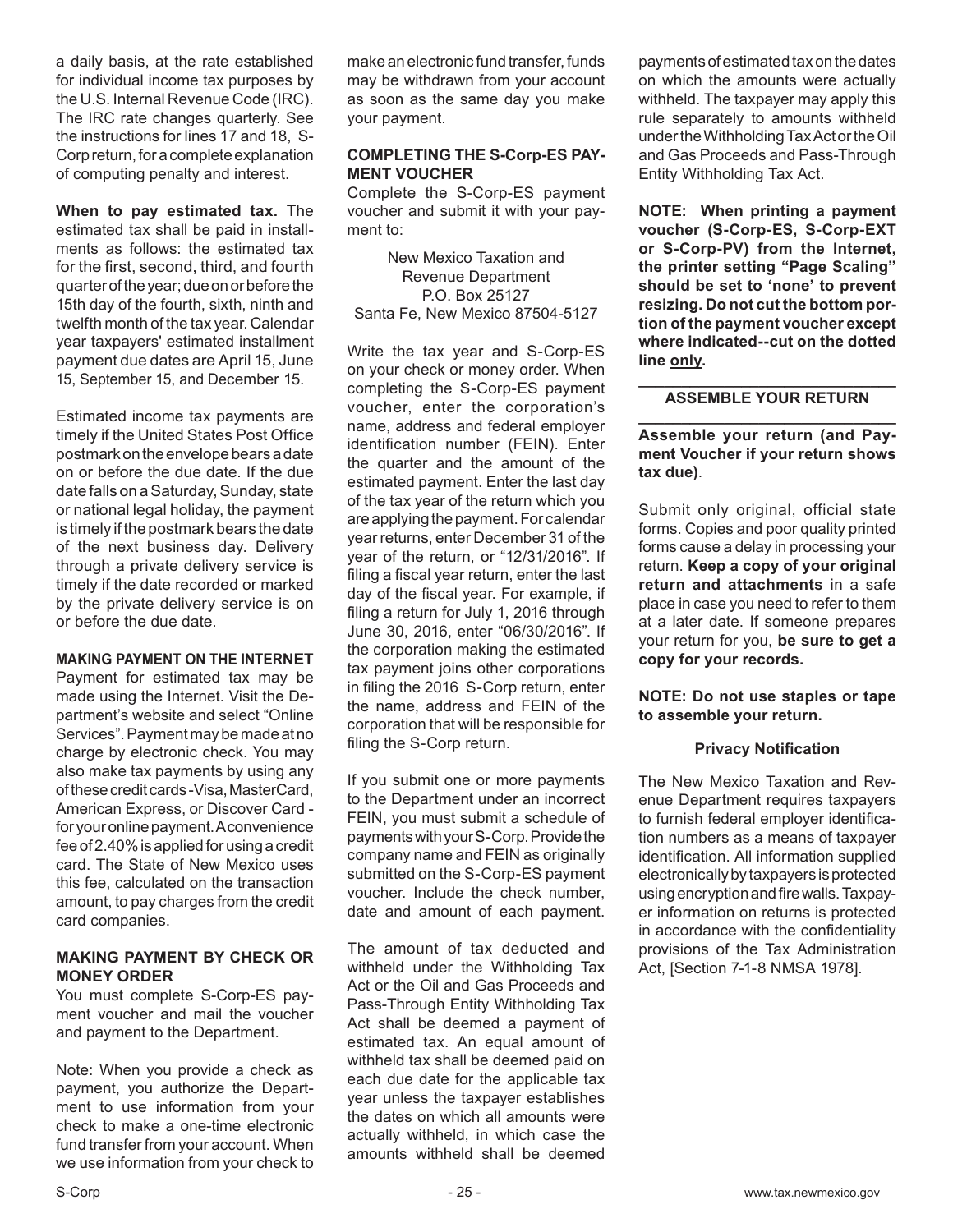# **New Mexico Taxpayer Bill of Rights**

Most tax transactions happen without incident. In an imperfect world, however, occasional disagreements occur through misunderstanding, mathematical error, missed deadlines, misplaced papers, high volume of transactions and many other situations. Over the years the Legislature and the Department have established ways to handle difficulties according to the provisions of the state tax code. Following are some of your rights. Should you wish to consult the law itself, you will find it in Sections 7-1-4.1 through 7-1-4.3 NMSA 1978:

- The right to available public information and prompt and courteous tax assistance;
- The right to representation and advice by counsel or other qualified representatives at any time during your interactions with the department according to provisions of Section 7-1-24 NMSA 1978, or with the Administrative Hearings Office in accordance with the provisions of the Administrative Hearings Office Act;
- The right to have audits, inspections of records and meetings conducted at a reasonable time and place according to Section 7-1-11 NMSA 1978;
- The right to simple, non-technical information explaining procedures, remedies and rights during audit, protest and collection proceedings under the Tax Administration Act;
- The right to receive an explanation of audit results and the basis for audits, assessments or denials of refunds that identify tax, interest or penalty due;
- The right to seek review through formal or informal proceedings of findings or unfavorable decisions arising from determinations during audit or protest procedures according to Section 7-1-24 NMSA 1978 and the Administrative Hearings Office Act;
- The right to have your tax information kept confidential unless other-

wise specified by law in Sections 7-1-8.1 through 7-1-8.10 NMSA 1978;

- The right to an abatement of an assessment of taxes incorrectly, erroneously or illegally made (Section 7-1-28 NMSA 1978) and a right to seek a compromise of an asserted tax liability. When the Secretary of Taxation and Revenue in good faith doubts that you owe us what we claim you owe, you also have the right to seek a compromise if one exists in your particular case (Section 7-1-20 NMSA 1978);
- The right to clear information of the consequences if a tax assessment is not paid, secured, protested or otherwise provided for according to Section 7-1-16 NMSA 1978. If you become a delinquent taxpayer, upon notice of delinquency you have the right to timely notice of collection actions that require sale or seizure of your property under the Tax Administration Act, and
- The right to pay your tax obligations by installment payment agreements according to the provisions of Section 7-1-21 NMSA 1978.

#### **Confidentiality Provisions:**

Statutes regulating the confidentiality of your taxes continue to be strict. The Legislature included language in Section 7-1-8 NMSA 1978 requiring the Department to answer questions about whether a taxpayer is registered to do business in this state or is registered for other tax programs, but it does not allow employees to reveal whether you have filed a return. A hearing officer's written ruling on questions of evidence or procedure according to the provisions of the Administrative Hearings Office Act may be made public, but not the name and identification number of the taxpayer requesting the ruling. Now included in public record are the monthly gasoline tax reports of numbers of gallons of gasoline and ethanol-blended fuels received and deducted, and the tax paid by each filer or payer of the tax. Identities of rack operators, importers, blenders, suppliers or distributors

and the number of gallons of gasoline and other fuels are public record. The Department may make known to the Gaming Control Board the tax returns of license applicants and their affiliates.

#### **Audit Provisions:**

We must provide you with written, dated notice that an audit is about to begin on a specific date, and the notice must tell you which tax programs and reporting periods will be covered. We must issue a second notice, which states any outstanding records or books of account requested and not yet received, between 60 and 180 days after the audit begins. If you do not produce the records within 90 days, the department can issue an assessment of tax on the basis of the information as it stands. If you need additional time, you must submit a specific request in writing. Interest on outstanding liabilities accrues if the department does not issue an assessment within 180 days of the notice of outstanding records or books, or within 90 days after time has expired under your request for additional time; however, you are entitled to an abatement of interest for the period of time after you have complied with department requests and the department has not acted on the audit.

#### **Administrative Hearing Procedures:**

A hearing officer may not engage or participate in any way in the enforcement or formulation of general tax policy other than to conduct hearings. You may request the Chief Hearing Officer of the Administrative Hearings Office determine if a hearing officer has engaged or participated in the enforcement or formulation of tax policy and if the hearing officer's activities have affected his or her impartiality. The Chief Hearing Officer may designate another hearing officer for the matter. Hearing officers may not communicate unilaterally about a matter you have protested while that matter is still pending. The chief hearing officer may appoint another hearing officer if that occurs. You may request a written ruling on any